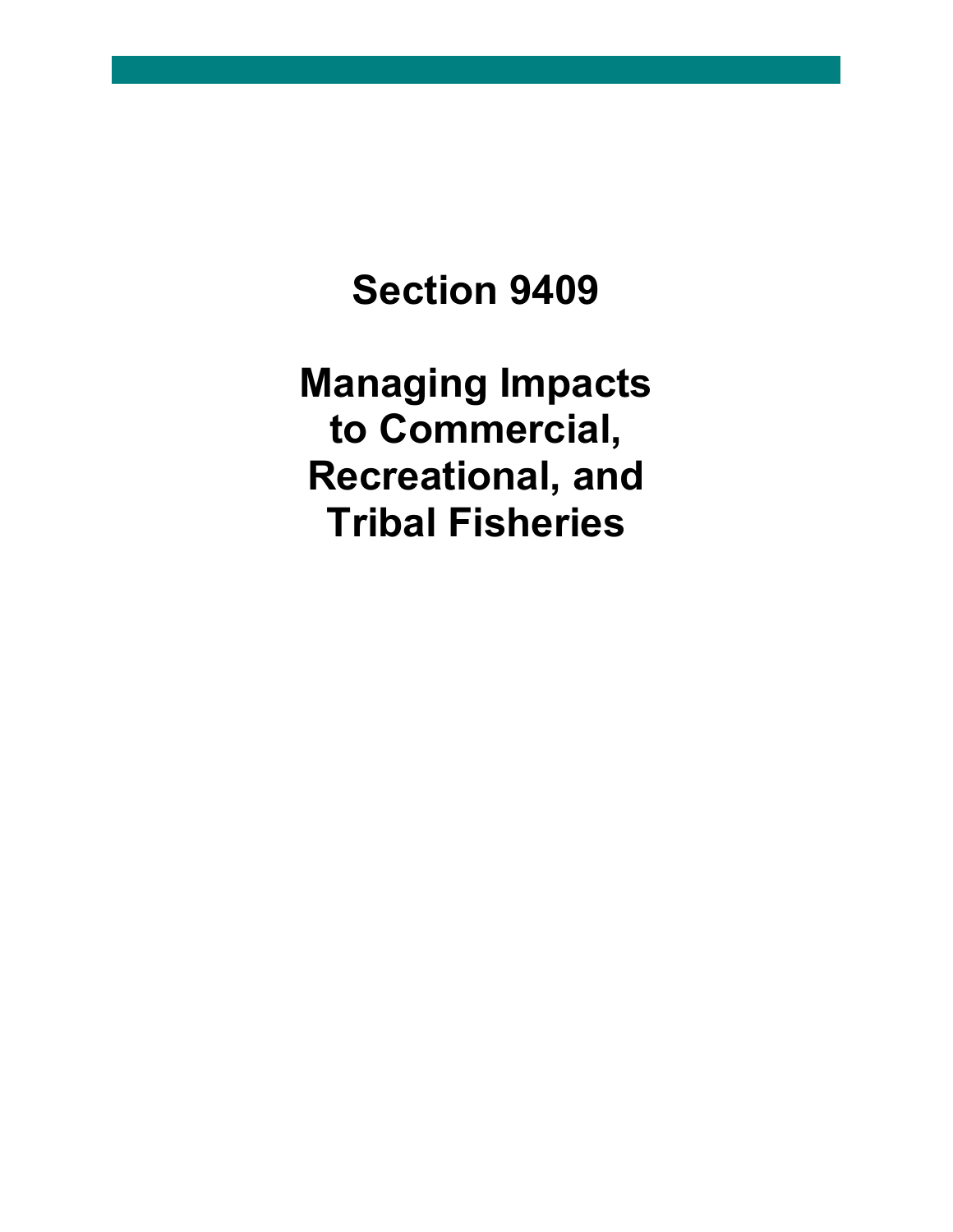

#### **Section Page**

| 9409 |        | <b>Managing Impacts to Commercial, Recreational and</b>          |                                                                             |  |  |  |  |
|------|--------|------------------------------------------------------------------|-----------------------------------------------------------------------------|--|--|--|--|
|      |        |                                                                  |                                                                             |  |  |  |  |
|      |        |                                                                  | 9409.1 Washington State Waters: Process Guide for Shellfish Growing Area    |  |  |  |  |
|      |        |                                                                  |                                                                             |  |  |  |  |
|      |        |                                                                  | 9409.2 Roles Specific to Shellfish Closures and Reopening during a Spill or |  |  |  |  |
|      |        |                                                                  |                                                                             |  |  |  |  |
|      |        | 9409.2.1                                                         |                                                                             |  |  |  |  |
|      |        | 9409.2.2                                                         | Washington Department of Health Operating Authorities  9409-4               |  |  |  |  |
|      |        | 9409.2.3                                                         |                                                                             |  |  |  |  |
|      |        | 9409.2.4                                                         |                                                                             |  |  |  |  |
|      |        | 9409.2.5                                                         |                                                                             |  |  |  |  |
|      |        | 9409.2.6                                                         |                                                                             |  |  |  |  |
|      |        | 9409.2.7                                                         | National Oceanic and Atmospheric Administration Seafood                     |  |  |  |  |
|      |        |                                                                  |                                                                             |  |  |  |  |
|      |        |                                                                  | 9409.3 Best Management Practice Particular to Shellfishery Closures during  |  |  |  |  |
|      |        |                                                                  |                                                                             |  |  |  |  |
|      |        | 9409.3.1                                                         | Initial Washington Department of Health Notification  9409-5                |  |  |  |  |
|      |        | 9409.3.2                                                         |                                                                             |  |  |  |  |
|      |        | Communicating the Closure to the Unified Command and<br>9409.3.3 |                                                                             |  |  |  |  |
|      |        |                                                                  |                                                                             |  |  |  |  |
|      |        | 9409.3.4                                                         | Strategizing the Closing/Opening of a Shellfishery 9409-8                   |  |  |  |  |
|      |        | 9409.3.5                                                         |                                                                             |  |  |  |  |
|      |        |                                                                  |                                                                             |  |  |  |  |
|      |        |                                                                  |                                                                             |  |  |  |  |
|      |        | 9409.6.1                                                         | Closures of Oregon Shellfish and Aquaculture  9409-10                       |  |  |  |  |
|      |        | 9409.6.2                                                         |                                                                             |  |  |  |  |
|      |        | 9409.6.3                                                         |                                                                             |  |  |  |  |
|      |        | 9407.6.3.1                                                       | Notifications to Regulatory Agencies that May                               |  |  |  |  |
|      |        |                                                                  |                                                                             |  |  |  |  |
|      |        | 9407.6.3.2                                                       |                                                                             |  |  |  |  |
|      |        | 9407.6.3.3                                                       | Notifications within the Incident Command Post 9409-11                      |  |  |  |  |
|      |        |                                                                  | 9407.6.3.4                                                                  |  |  |  |  |
|      | 9409.7 |                                                                  | On-Water Commercial Federal and State Fisheries 9409-12                     |  |  |  |  |
|      |        | 9409.7.1                                                         | Closures of On-Water Commercial Fisheries during a Spill 9409-12            |  |  |  |  |
|      |        | 9409.7.2                                                         |                                                                             |  |  |  |  |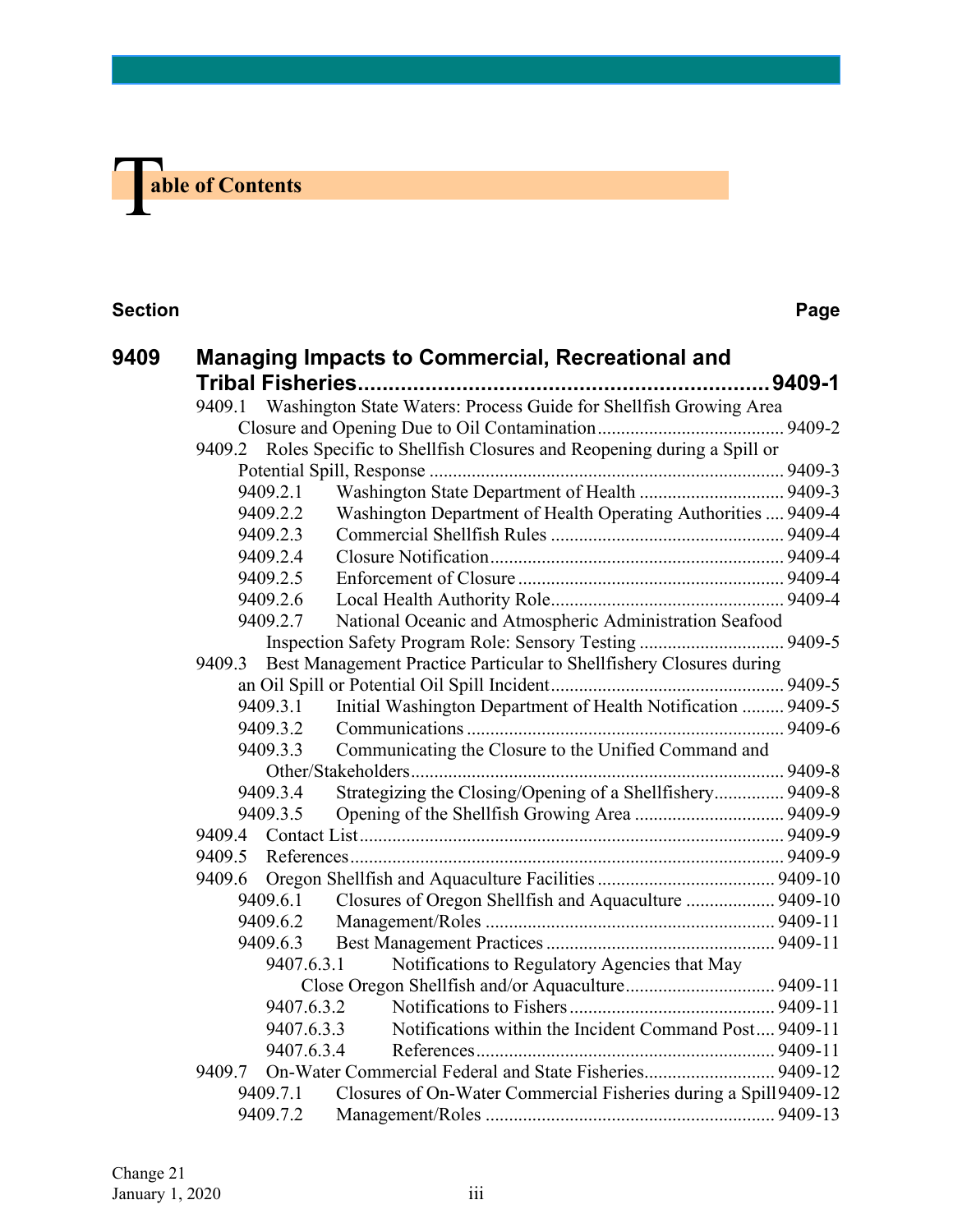### **Section Page**

| Notification to Regulatory Agencies that May Close<br>9409.7.3.1     |  |
|----------------------------------------------------------------------|--|
|                                                                      |  |
| 9409.7.3.2                                                           |  |
| 9409.7.3.3<br>Notification within the Incident Command Post  9409-15 |  |
| 9409.7.3.5                                                           |  |
|                                                                      |  |
|                                                                      |  |
| 9409.9.1                                                             |  |
|                                                                      |  |
|                                                                      |  |
| Notification to Tribes with Authority to Close<br>9409.9.3.1         |  |
|                                                                      |  |
| 9409.9.3.2                                                           |  |
| Notification within the Incident Command Post  9409-19<br>9409.9.3.3 |  |
| 9409.9.3.4                                                           |  |
| 9409.9.3.5                                                           |  |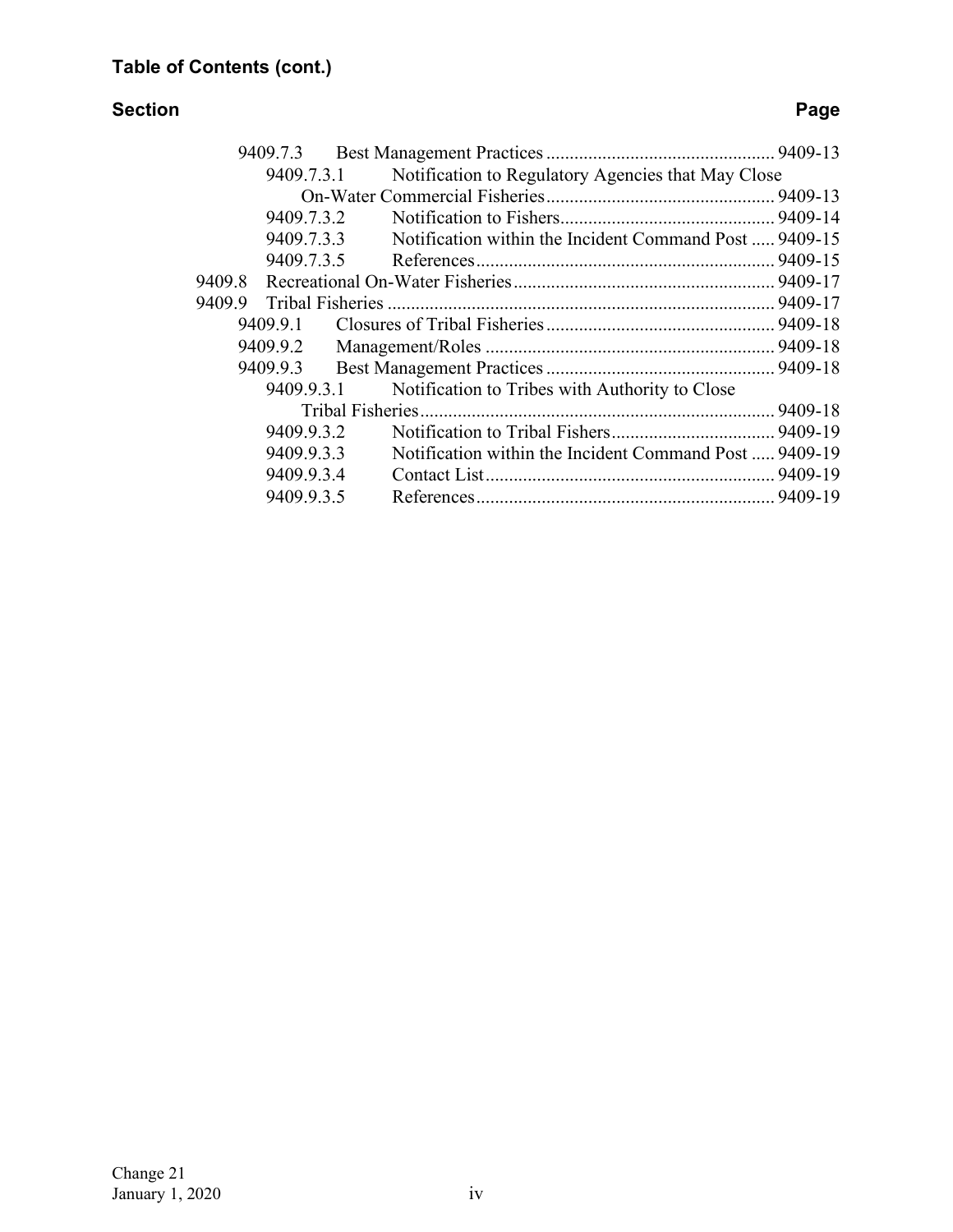# <span id="page-3-1"></span><span id="page-3-0"></span>**Managing Impacts to Commercial, Recreational and Tribal Fisheries**

There are numerous commercial, recreational, and tribal fisheries within the area of the Northwest Area Contingency Plan (NWACP) in both the marine and fresh water environments. This section does not provide a comprehensive review of all fisheries within the NWACP area, but provides an overview of the processes for fishery closures and contact information for fishery managers at the state and federal level, as well as information on the fisheries that may be affected by an oil spill or hazardous materials release.

Members of the Unified Command (UC) (the United States Coast Guard [USCG], United States Environmental Protection Agency, Responsible Party) do not have the legal authority to close or open fisheries affected by an incident, however the Federal On-Scene Coordinator (FOSC) has a responsibility to notify the agencies with authority. The exception is tribal members that may serve as the Tribal On-Scene Coordinator in the UC, tribes have authority to regulate their own fisheries. The following is a list of agency with legal authority over fisheries. The National Oceanic and Atmospheric Administration (NOAA) Scientific Support Coordinator (SSC) can serve as a liaison to NOAA Marine Fisheries Service (NMFS) fisheries staff. Additional information can be found in Tables 9409-1, 9409-2, 9409-3.

| <b>Fishery Type</b>          | <b>Agency Leads</b>                | <b>Contact</b>         |
|------------------------------|------------------------------------|------------------------|
| Washington Shellfish         | <b>Washington State Department</b> | Shellfish Program      |
|                              | of Health (WDOH)                   | Emergency Line:        |
|                              |                                    | 360-789-8962           |
|                              |                                    | Shellfish Growing Area |
| Oregon Shellfish and/or      | Oregon Department of Fish          | ODFW: Ed Bowles, Fish  |
| Aquaculture                  | and Wildlife (ODFW), Oregon        | Division Administrator |
|                              | Health Authority (OHA)             | 503-947-6206           |
| On-water Commercial Economic | NMFS and United Stated Food        | Barry Thom, MFS 206-   |
| Exclusive Zone (EEZ)         | and Drug Administration            | 526-6733               |
| Washington On-water          | Washington Department of           | Kelly Susewind         |
| Commercial                   | Fish and Wildlife (WDFW)           | 360-902-2200           |
|                              | and WDOH                           |                        |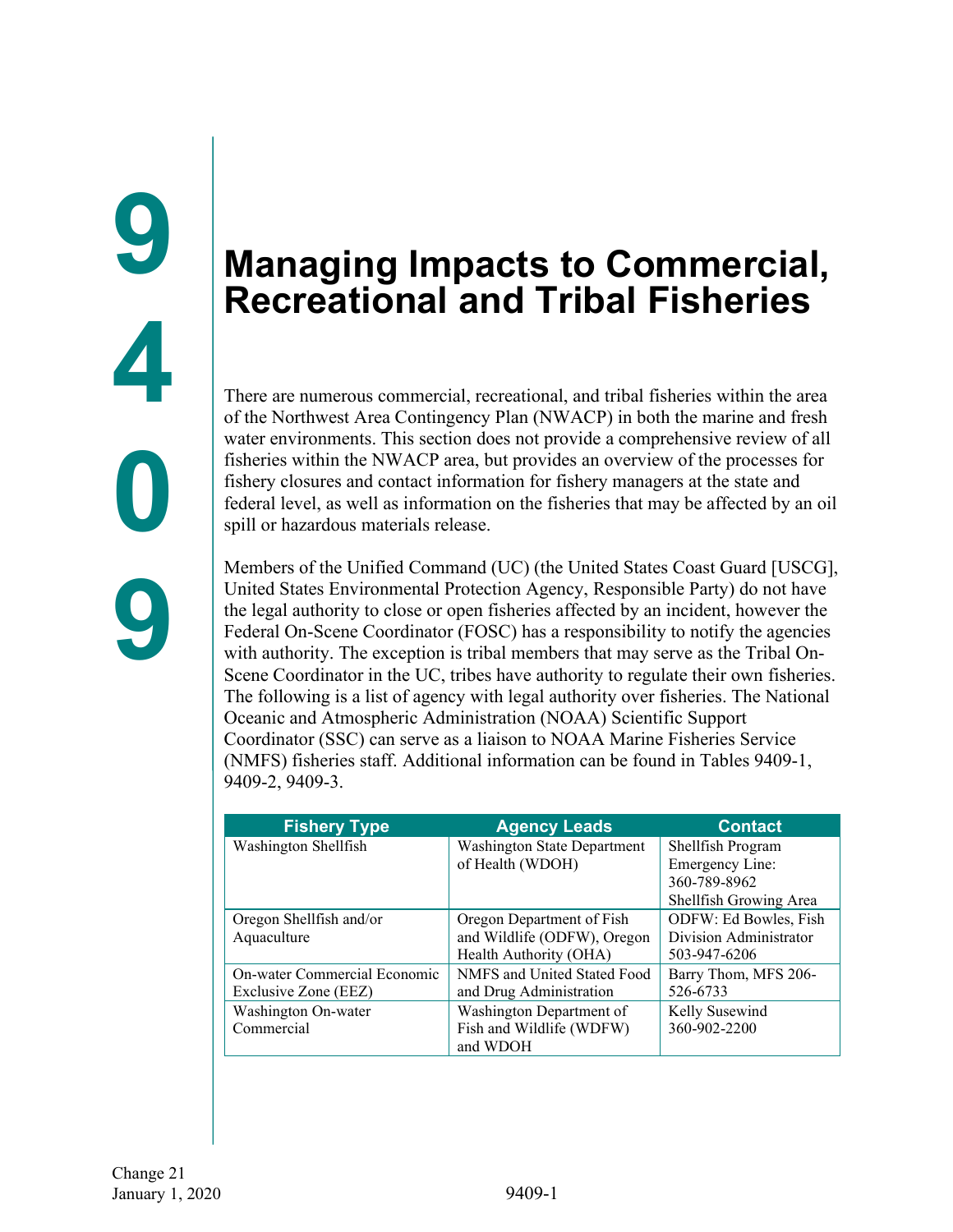| <b>Fishery Type</b>          | <b>Agency Leads</b>            | <b>Contact</b>            |
|------------------------------|--------------------------------|---------------------------|
| Oregon On-water Commercial   | Oregon Department of Fish      | Curt Melcher, ODFW        |
|                              | and Wildlife (ODFW)            | Director                  |
|                              |                                | 503-947-6000              |
|                              |                                |                           |
|                              |                                | Ed Bowles, Fish Division  |
|                              |                                | Administrator             |
|                              |                                | 503-947-6206              |
| Washington On-water          | <b>WDFW</b>                    | Lorna Wargo               |
| Recreation                   |                                | 360-249-1229              |
| Oregon On-water Recreational | <b>ODFW</b>                    | Mike Gauvin               |
|                              | <b>OHA</b>                     | 503-947-6214              |
| Idaho Recreational           | Idaho Department of Fish and   | Lance Hebdon              |
|                              | Game (IDFG)                    | 208-334-3791              |
| Tribal                       | Each Tribe regulates their own | FOSC has a list of tribal |
|                              | fisheries                      | contacts                  |

Within the Incident Command Post (ICP) it is important that information on fisheries be shared. The following are recommended roles for various elements of the response.

| <b>Incident</b><br><b>Command</b><br><b>System Position</b> | <b>Functions Related to Fisheries</b>                                                                                                                                                                                   |
|-------------------------------------------------------------|-------------------------------------------------------------------------------------------------------------------------------------------------------------------------------------------------------------------------|
| <b>Environment Unit</b>                                     | Provide FOSC with details on fisheries that may be affected by<br>incident. Provide information to agencies with authority to manage<br>fisheries to support their decision making on opening and closing<br>fisheries. |
| Operations                                                  | Ensure that there is situational awareness of any seafood<br>sampling/fishing that may be planned within the area. Seafood<br>sampling/fishing may be necessary to support closing and/or re-<br>opening of fisheries.  |
| Liaison                                                     | Ensure that appropriate agencies and/or tribes have been notified of<br>incident and possible impacts to fishery resources. Provide on-going<br>outreach to effected fishers.                                           |
| Joint Information                                           | Work with agencies/tribes with authority over fisheries to notify                                                                                                                                                       |
| Center                                                      | fishers of openings and closings, if requested                                                                                                                                                                          |
| Unified Command                                             | Ensure that UC has awareness of any fishery actions within the<br>incident area.                                                                                                                                        |

# <span id="page-4-0"></span>**9409.1 Washington State Waters: Process Guide for Shellfish Growing Area Closure and Opening Due to Oil Contamination**

In Washington State waters, the Washington State Department of Health (WDOH) is responsible for evaluating commercial and recreational shellfish growing areas to determine if shellfish are safe to eat, if a shellfish growing area will be closed due to an oil release or potential for release, and when the shellfish growing area will be opened again.

This document is not meant as a comprehensive guide for all the steps of a closure and opening of a shellfish growing area due to oil contamination, but as a quick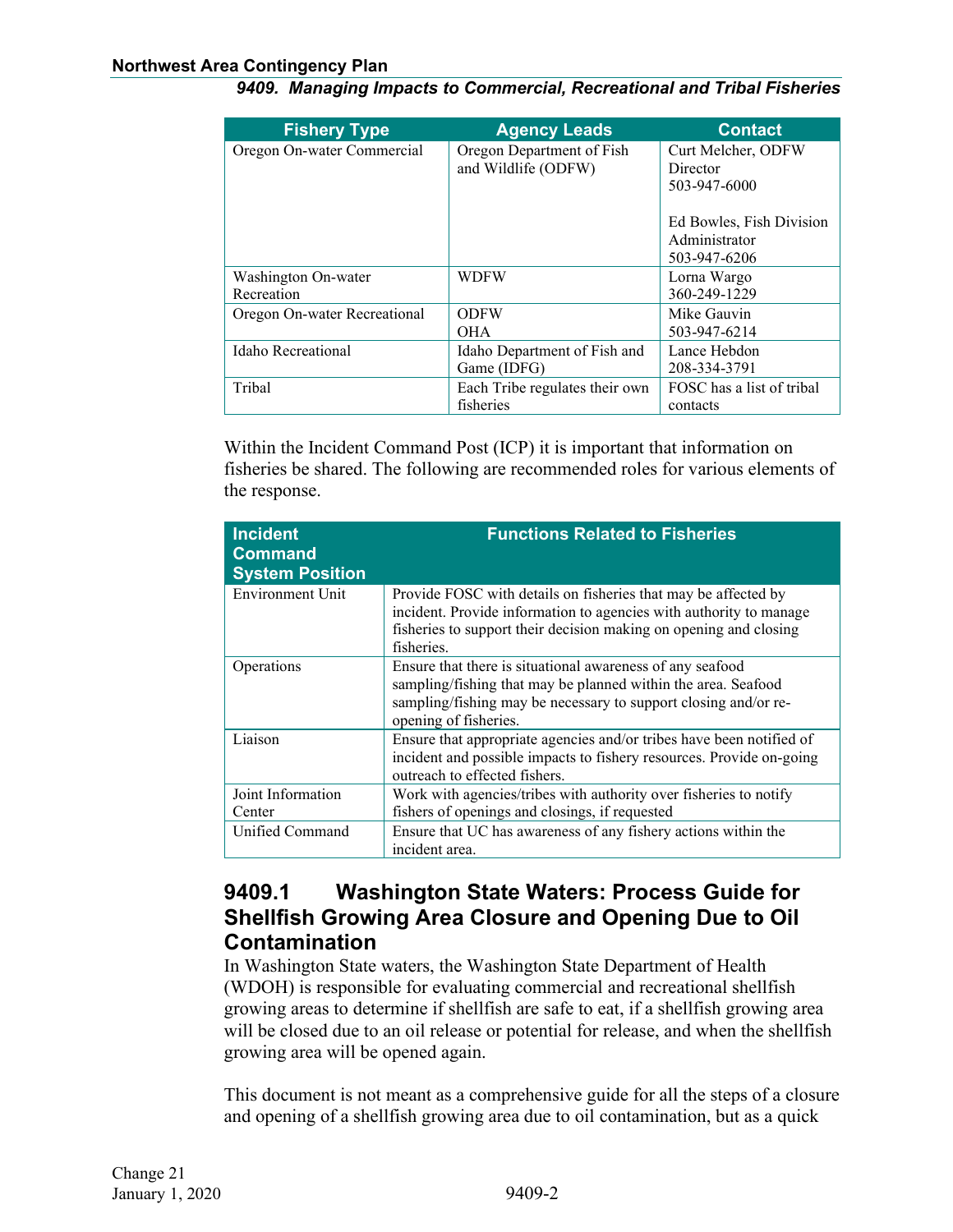reference to assist during an oil spill response. The guide should also be scalable to the size of the event; thus, when an On-Scene Coordinator is mentioned, a representative may be sufficient. This document is intended to provide a rudimentary understanding of the authorities governing the closure and reopening of shellfish harvest, roles of involved agencies, the general process, and guidance on best management practices for the process during the threat of, or actual, petrochemical spill event in shellfish growing areas in Washington State waters.

# <span id="page-5-0"></span>**9409.2 Roles Specific to Shellfish Closures and Reopening during a Spill or Potential Spill, Response 9409.2.1 Washington State Department of Health**

<span id="page-5-1"></span>WDOH is the state agency responsible for ensuring minimum performance standards for the growing, harvesting, processing, packing, storage, transporting, and selling of shellfish for human consumption. WDOH will temporarily close shellfish growing areas when it is determined that there is an actual or imminent threat to public health during an oil spill or threat of an oil spill. Shellfish growing areas are either closed preventatively for an imminent threat or closed for actual contamination; in both situations, the main objective is to protect public health. WDOH is the only agency that can re-open a growing area closed by them. The decision to close a shellfishery for human health–related concerns is WDOH's; it is not a UC decision. It is important to note that WDOH only regulates bivalve molluscan shellfish. Other fisheries are regulated by the Washington Department of Fish & Wildlife (WDFW), but only on the basis of stock condition, not human health. Note that WDFW regulates recreational shellfish harvests as well, although based on stock assessments. Although WDOH decisions are outside of UC, effective communication between WDOH and the UC is essential.

For reopening the shellfish growing areas following oil contamination, WDOH generally follows criteria from the NOAA document, "Managing Seafood Safety after an Oil Spill." This document has been used following oil spills in Oregon, Washington, and Alaska. The document outlines the following reopening criteria:

- The risk of oil further contaminating the growing area must be abated.
- There must be no visible oil sheen on the water throughout the commercial growing areas.
- Shellfish tissue samples must meet the risk-based criteria for all analytes (substance that is of interest in an analytical chemistry test) of concern in the source oil relative to the potential health risk posed by certain cancercausing polycyclic aromatic hydrocarbons. Seafood testing may be done by NOAA, the WDOH, or through an independent laboratory.
- Tissue samples must pass an independent sensory test conducted by a panel of experts from the NOAA Seafood Inspection Program.

New guidelines may be jointly developed by NOAA and the Food and Drug Administration (FDA) following oil spills affecting seafood safety, and WDOH may apply new guidelines where appropriate. WDOH will use the best available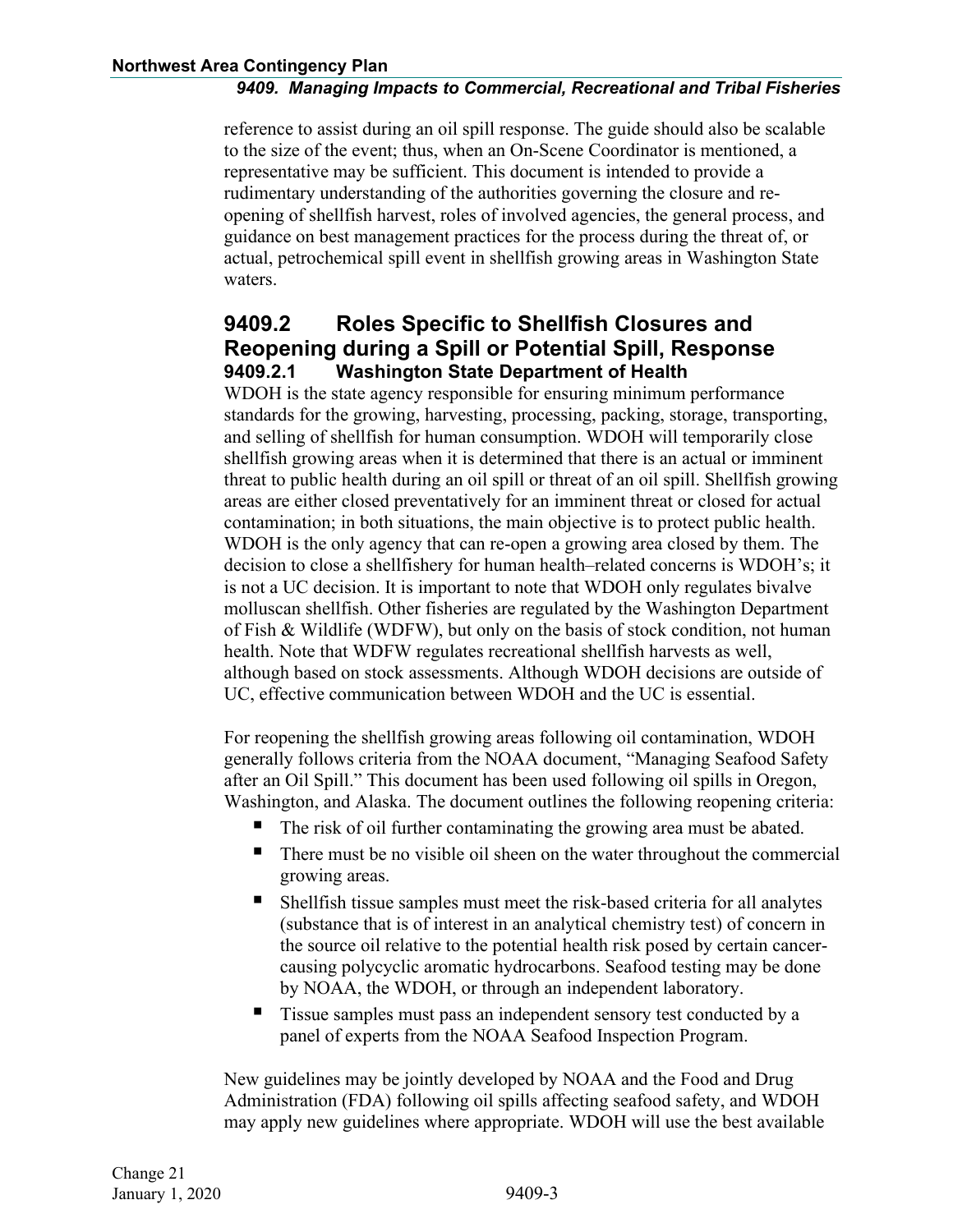guidance for reopening shellfish growing areas and will consult with the FDA and NOAA if specific questions arise.

#### <span id="page-6-0"></span>**9409.2.2 Washington Department of Health Operating Authorities**

For the safe and sanitary control of the growing, processing and shipping of shellfish, WDOH follows FDA guidance and is monitored by the FDA and audited annually.

### <span id="page-6-1"></span>**9409.2.3 Commercial Shellfish Rules**

The following regulations apply to oil spills in relation to commercial shellfish:

- Chapter 246-282 Washington Administrative Code (WAC), Sanitary Control of Shellfish:
	- o The National Shellfish Sanitation Program Guide to the Control of Molluscan Shellfish national rule is adopted by reference in WAC 246-282-005.
	- o In the National Shellfish Sanitation Program, there is no specific reference to oil spills; however, Chapter 2, @.05, "Presence of Toxic Substances in Shellfish Meats," addresses toxic substances more generally.
- Chapter 69.30 Revised Code of Washington (RCW), Sanitary Control of Shellfish.

Recreational shellfish rules are addressed in:

- WAC Chapter 246-280, Recreational Shellfish Beaches; and
- RCW Chapter 43.20.050, State Board of Health Delegation of Authority.

### <span id="page-6-2"></span>**9409.2.4 Closure Notification**

For notification of closures, WDOH manages a listserv of growers, local health authorities, and stakeholders, which is updated regularly. WDOH also manages a tally for which growing areas are closed or open. WDOH will individually notify growers to inform them of closure affecting their shellfish growing area.

## <span id="page-6-3"></span>**9409.2.5 Enforcement of Closure**

WDOH has an agreement with the WDFW to patrol commercial harvest areas during closures to ensure no harvesting occurs. WDOH has the authority under WAC 246-282 to confiscate and/or recall unapproved shellfish for sale and issue penalties.

WDFW sets seasons and issues permits for recreational shellfish and can only implement closures based on the conservation of the resource. WDFW does not usually, but can implement closures based on temporary human health concerns.

### <span id="page-6-4"></span>**9409.2.6 Local Health Authority Role**

Local health departments, through their public health authority, can close recreational beaches of their own accord and usually follow WDOH recommendation on beach status. WDOH also contracts with local health departments to perform certain tasks in managing recreational shellfish beaches,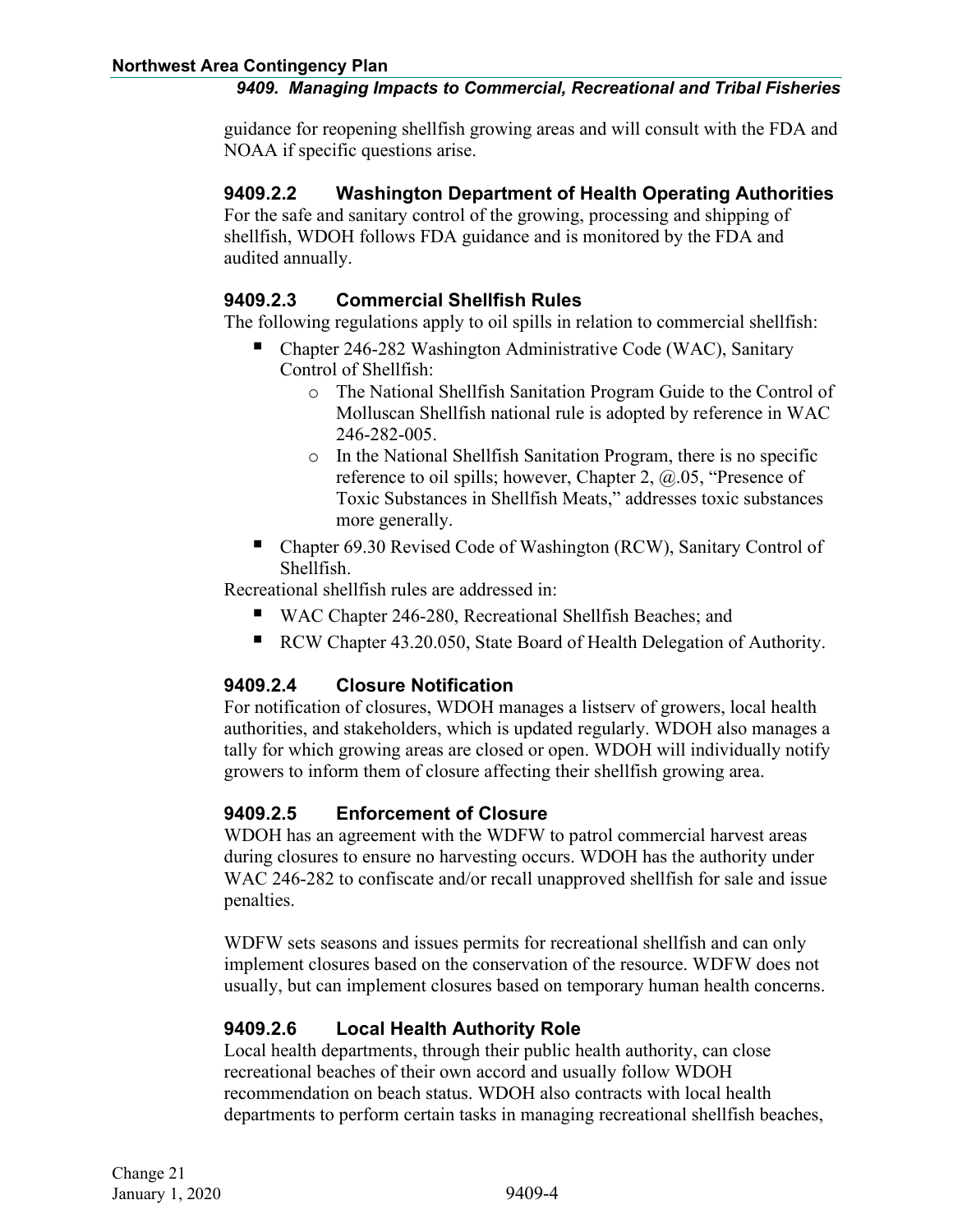which include water quality monitoring, pollution source identification and correction, and public notification.

#### <span id="page-7-0"></span>**9409.2.7 National Oceanic and Atmospheric Administration Seafood Inspection Safety Program Role: Sensory Testing**

WDOH may decide to do sensory testing for affected shellfish. Even when seafood samples from the spill area pass the standard chemical-analytical tests (the levels of polycyclic aromatic hydrocarbons are below the limits permitted as determined by human health risk assessment), flavor or odor still may be affected, known as taint. Taint in seafood renders it adulterated and unfit for human consumption according to U.S. law (Federal Food, Drug, and Cosmetics Act, United States Code 21, Chapter IV, Section 402 [342], a.3) (NOAA 2001). The NOAA Seafood Inspection Program (SIP) has trained expert seafood assessors that use their sense of smell and taste to detect any unusual odors or flavors in seafood.

In the event that WDOH decides to use sensory testing for the monitoring of taint in shellfish, WDOH would contact the NOAA SSC for connection to NOAA's SIP. The SSC would then contact the Chief Quality Officer at NOAA SIP headquarters. The SSC would act as a facilitator between the SIP and WDOH on a sampling procedure and timeline to test the affected shellfish.

NOAA SIP works together with the FDA on sensory testing, and NOAA sensory testers may be augmented with FDA sensory testers. Testing would most likely happen at the Seattle offices for a Washington oil spill. NOAA SIP is organized nationally, and results from a sensory analysis are not final until cleared through the Chief Quality Officer at NOAA SIP headquarters. The results are then shared with WDOH, which then makes the final decision on the shellfishery status.

# <span id="page-7-1"></span>**9409.3 Best Management Practice Particular to Shellfishery Closures during an Oil Spill or Potential Oil Spill Incident**

Although WDOH is the authority on the closing and opening of shellfisheries in Washington State waters, there are best management practices that can be followed during a spill event impacting shellfisheries that will aid in good communication and information transfer. These "best management practices" are supplemented by a flowchart (Figure 9409-1).

#### <span id="page-7-2"></span>**9409.3.1 Initial Washington Department of Health Notification**

In the event of an oil spill or potential oil spill near a shellfish growing area, the Washington State Department of Ecology has an early recognition program to notify WDOH of a potential threat to shellfish. WDOH should be notified immediately by the UC if there is an imminent threat to shellfish growing areas or if a major event happens during the response that could lead to contamination, or further contamination, of a shellfish growing area.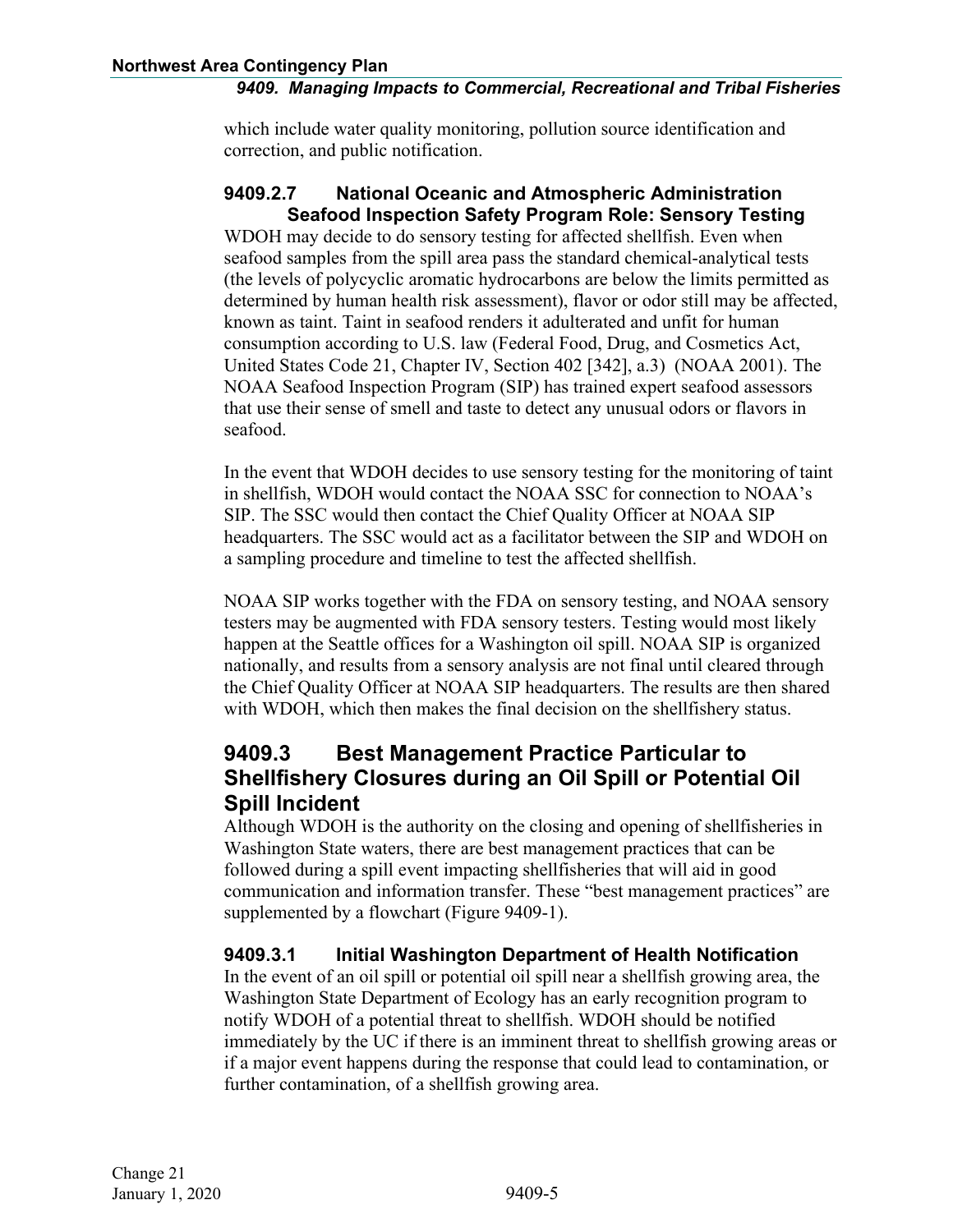#### <span id="page-8-0"></span>**9409.3.2 Communications**

To stay informed of on-scene observations and operations, WDOH should be included on daily briefings through the Incident Command Structure.

As applicable, the NOAA SSC will act as a liaison between WDOH and NOAA SIP and can help facilitate the creation of a sampling and procedure plan for sensory testing. The NOAA SSC will keep NOAA SIP informed of on-scene observations and operations.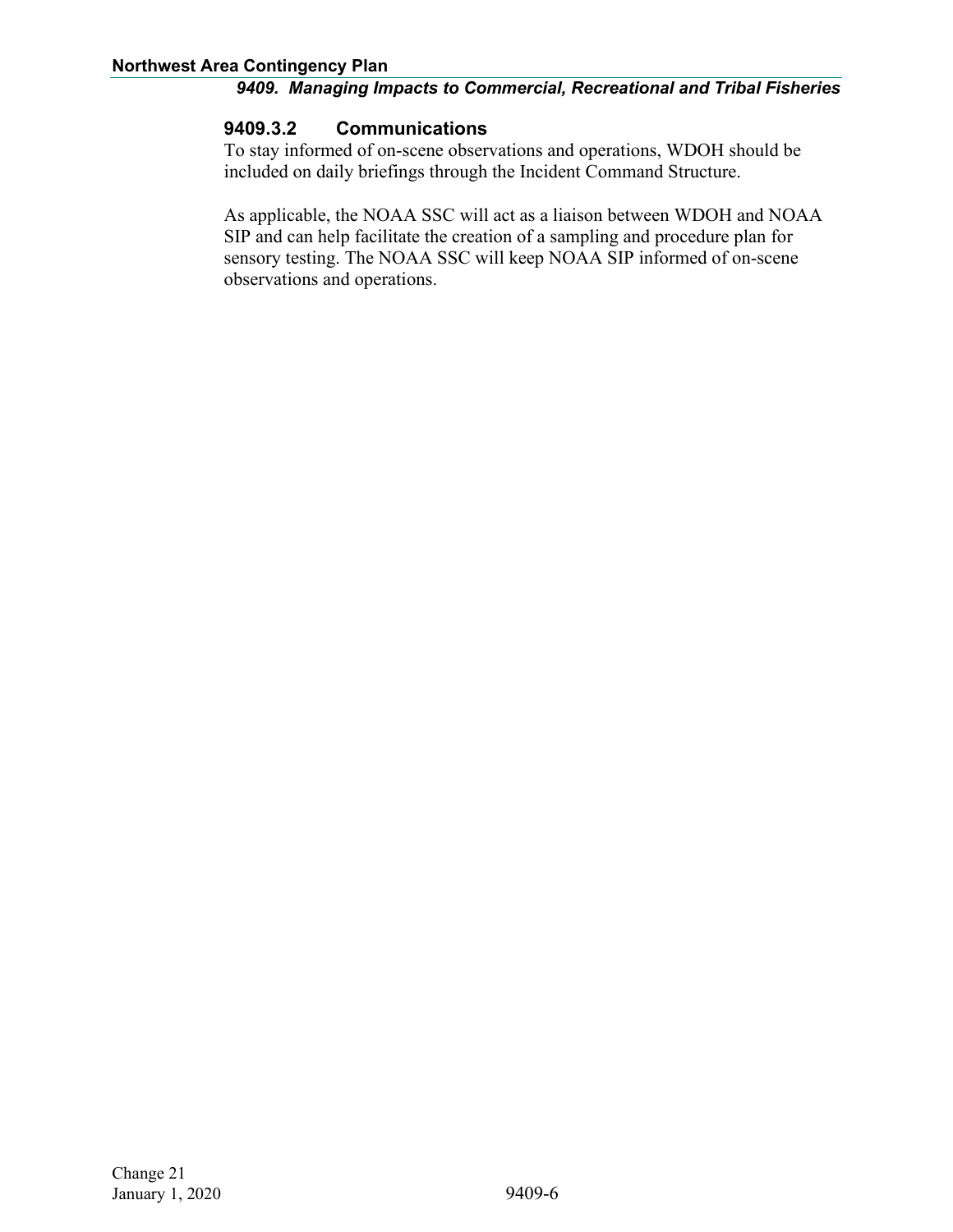

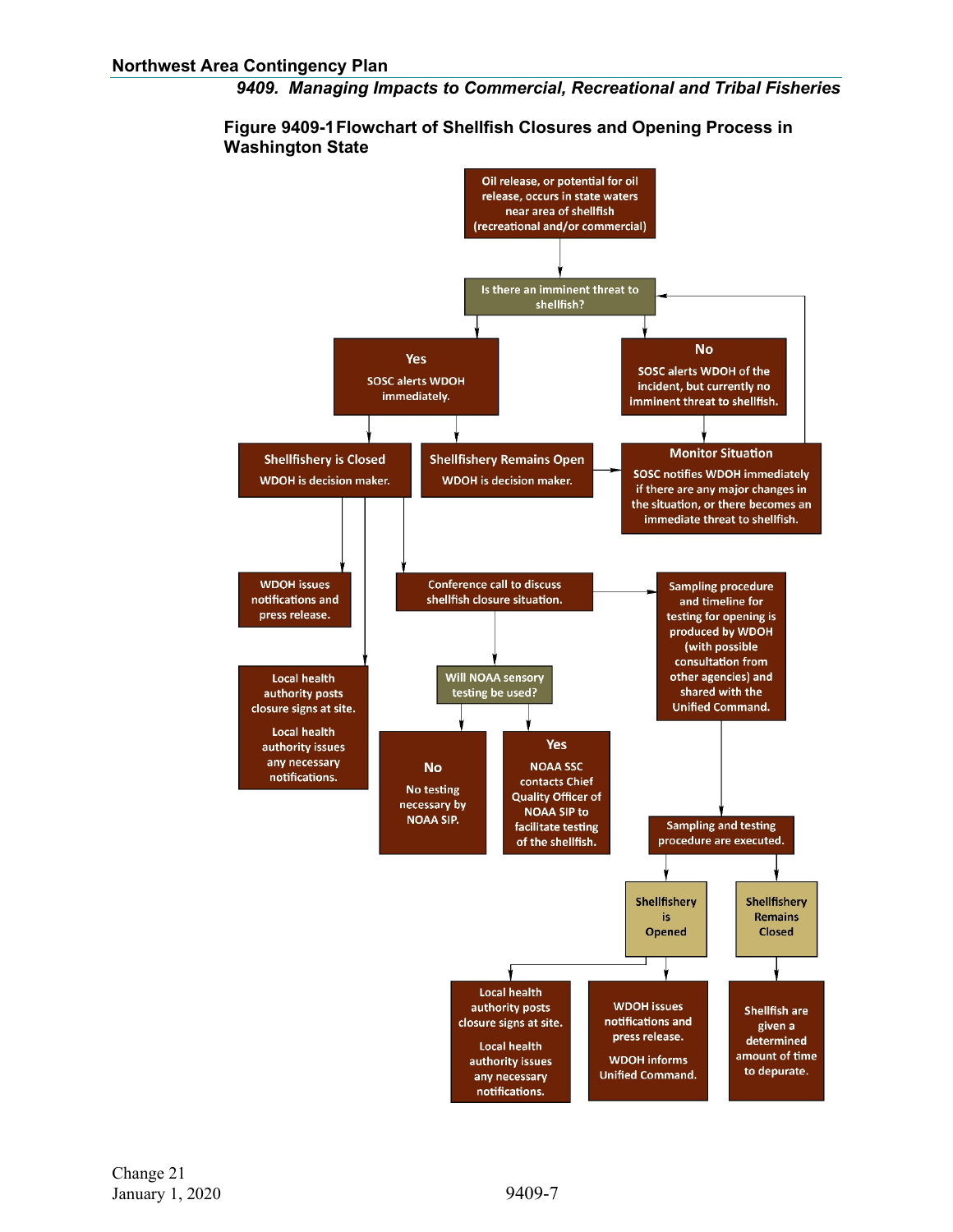#### <span id="page-10-0"></span>**9409.3.3 Communicating the Closure to the Unified Command and Other/Stakeholders**

After the WDOH decides that a shellfishery should be closed due to oil contamination, or threat of oil contamination, then the State On-Scene Coordinator should convene a conference call for all stakeholders and subject matter experts. This will ensure that all stakeholders in the response have the same information about the shellfish closure. This call will most likely include representatives from:

- **WDOH,**
- United States Coast Guard,
- $\blacksquare$  NOAA,
- Washington State Department of Ecology,
- **U** WDFW,
- Local health department,
- Local shellfish grower(s), and
- Identified subject matter experts.

This call should generally cover the following:

- WDOH will cover when and why the shellfishery was closed;
- What the best available guidance is for opening procedures;
- How WDOH will stay informed of on-scene observations of the situation, including observations of sheen, oiling, etc., and any major events that may lead to contamination or further contamination;
- Discuss the best available guidance for opening procedures; and
- Answer, or attempt to answer, any questions that arise having to do with shellfish testing and reopening procedures.

#### <span id="page-10-1"></span>**9409.3.4 Strategizing the Closing/Opening of a Shellfishery**

Outside of the overall communication call, a separate call between WDOH, FDA and NOAA (and any other subject matter experts) will likely occur to determine the sampling plan, organize a sensory panel, and organize any other testing that may need to occur for reopening. This communication will likely be an ongoing process throughout the reopening of a shellfish growing area.

The NOAA SSC is a resource for connecting to subject matter experts within NOAA for seafood safety concerns post oil contamination.

After the first sampling and testing has occurred, the test results may indicate that the shellfish are either unsafe to eat or are tainted. The shellfishery may not be opened after the first round of testing. Shellfish need time to depurate, i.e., filter out the petrochemicals. The shellfishery will remain closed until the opening standards have been met. Details on this are available in reference material for this section.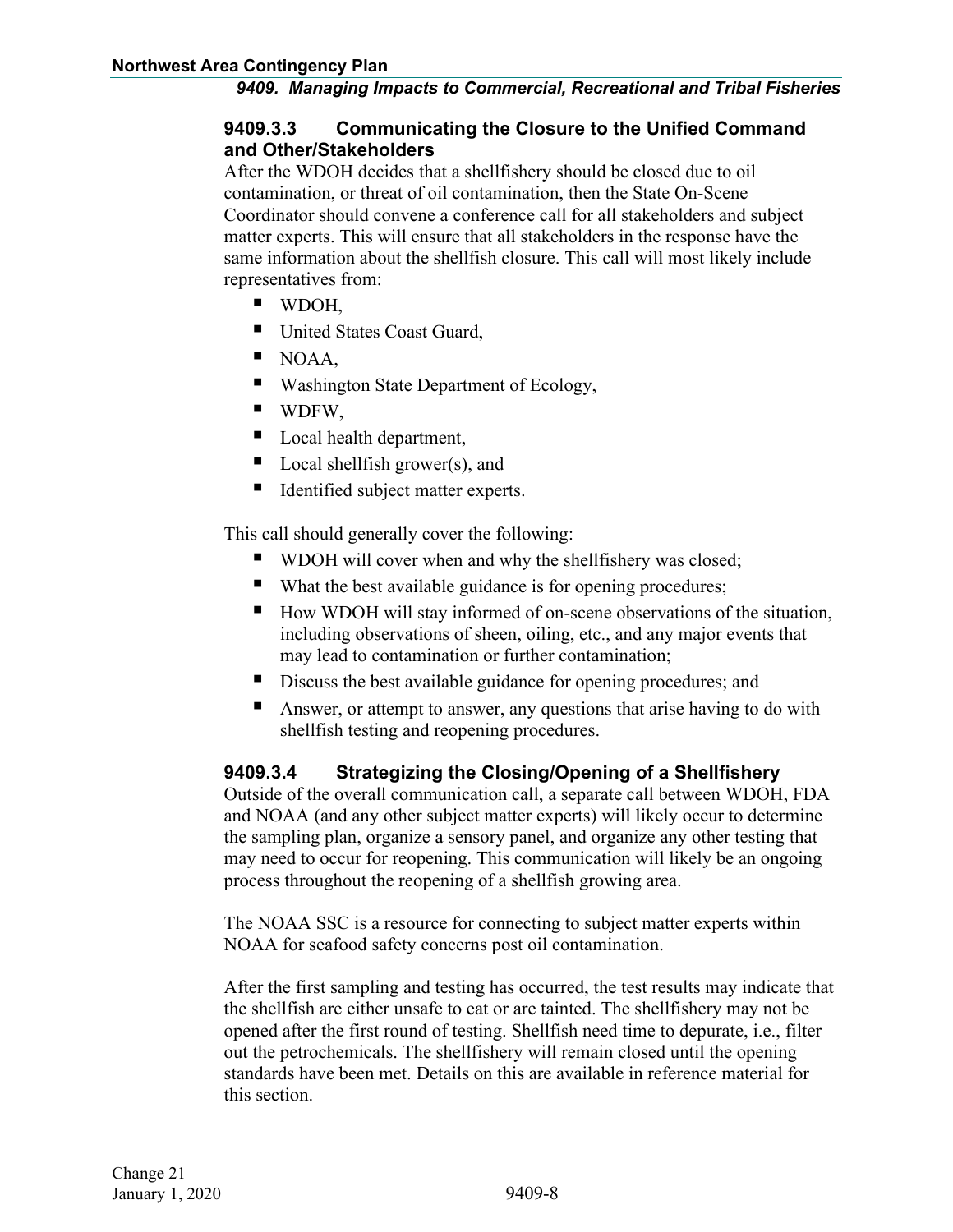#### <span id="page-11-0"></span>**9409.3.5 Opening of the Shellfish Growing Area**

Once it has been determined that the shellfish growing area will be opened, WDOH will perform their routine notifications and press release. The UC should also be informed. In some instances, a partial reopening may occur if contamination is persistent in a well-defined portion of the growing area. If this occurs, notifications shall include enough detail (map illustration, landmarks, coordinates or beach names) for ready identification of areas that are open and areas that will remain closed.

# <span id="page-11-1"></span>**9409.4 Contact List**

- Washington State Emergency Management Division (this number will trigger internal notifications): (800) 258-5990
- WDOH contact for notifying of threat to shellfish growing areas:
	- o Working hours: (360) 236-3330.
	- o Emergency 24/7 pager: (360) 789-8962
- NOAA SSC: (206) 526-6322

### <span id="page-11-2"></span>**9409.5 References Washington State Legislature**

#### **Washington Commercial Shellfish Rules**

Chapter 246-282 WAC, Sanitary control of shellfish <http://apps.leg.wa.gov/WAC/default.aspx?cite=246-282>

Chapter 69.30 RCW, Sanitary control of shellfish <http://apps.leg.wa.gov/RCW/default.aspx?cite=69.30>

#### **Washington Recreational Shellfish Rules**

Chapter 246-280 WAC, Recreational shellfish beaches <http://apps.leg.wa.gov/WAC/default.aspx?cite=246-280>

RCW 43.20.050, Powers and duties of state board of health—Rulemaking— Delegation of authority—Enforcement of rules. <http://apps.leg.wa.gov/RCW/default.aspx?cite=43.20.050>

#### **U.S. Food and Drug Administration National Shellfish Sanitation Program Guide for the Control of Molluscan Shellfish 2015 Revision**

This document is intended to provide guidance and shall supersede the 2007 National Shellfish Sanitation Program Model Ordinance. It represents the agency's current thinking on the safe and sanitary control of the growing, processing, and shipping of molluscan shellfish for human consumption. It does not create any rights for any persons and does not operate to bind FDA or the public under federal law. However, through their participation in the National Shellfish Sanitation Program and membership in the Interstate Shellfish Sanitation Conference, states have agreed to enforce the Model Ordinance as the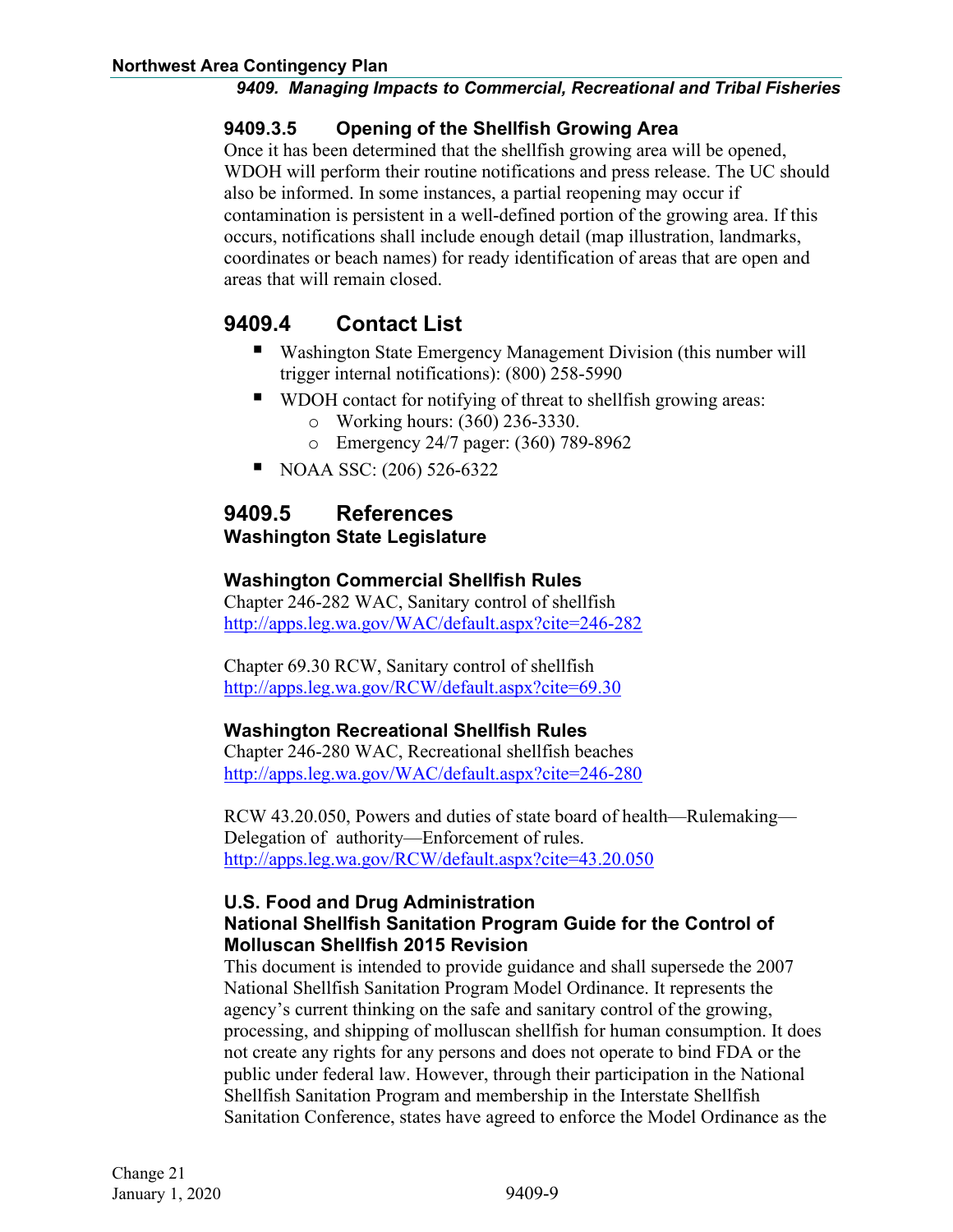requirements which are minimally necessary for the sanitary control of molluscan shellfish.

[https://www.fda.gov/food/federalstate-food-programs/national-shellfish](https://www.fda.gov/food/federalstate-food-programs/national-shellfish-sanitation-program-nssp)[sanitation-program-nssp](https://www.fda.gov/food/federalstate-food-programs/national-shellfish-sanitation-program-nssp)

#### **National Oceanic and Atmospheric Administration Managing Seafood Safety after an Oil Spill**

This 2002 guide was written to help seafood managers and other spill responders determine appropriate seafood management actions in response to a spill. [http://response.restoration.noaa.gov/oil-and-chemical-spills/oil](http://response.restoration.noaa.gov/oil-and-chemical-spills/oil-spills/resources/seafood-safety-after-oil-spill.html)[spills/resources/seafood-safety-after-oil-spill.html](http://response.restoration.noaa.gov/oil-and-chemical-spills/oil-spills/resources/seafood-safety-after-oil-spill.html)

#### **Guidance on Sensory Testing and Monitoring of Seafood for Presence of Petroleum Taint Following an Oil Spill**

This 2001 guidance document describes how to conduct sensory testing on seafood suspect of petroleum taint. In addition, it also contains the following useful information:

- Explanation of sensory evaluation protocols, including flowcharts of the testing sensory testing process
- Normative References—Existing Guidelines, Standard Practices, and Sampling Plans for Sensory Testing
- Definitions, Terminology, and References used in Sensory Training for Petroleum Taint [http://response.restoration.noaa.gov/oil-and-chemical-spills/oil](http://response.restoration.noaa.gov/oil-and-chemical-spills/oil-spills/resources/seafood-safety-after-oil-spill.html)[spills/resources/seafood-safety-after-oil-spill.html](http://response.restoration.noaa.gov/oil-and-chemical-spills/oil-spills/resources/seafood-safety-after-oil-spill.html)

#### **NOAA Seafood Inspection Program: Memorandum of Understanding with the U.S. FDA Regarding Cooperation and Information Sharing in Seafood Inspection**

<https://www.fda.gov/about-fda/domestic-mous/mou-225-09-0008>

# <span id="page-12-0"></span>**9409.6 Oregon Shellfish and Aquaculture Facilities**

Shellfish are harvested from public recreational areas along intertidal beaches, and beds and channels in Oregon bays and estuaries, or by commercial operations on specific platted lands leased from the Oregon Department of State Lands.

Specific actions and strategies for protection of these resources are described in the Geographic Response Plan that covers their area. Typically, these measures include notification of the type of incident and the known or potential threats to their facility's operations, and coordination on whether to temporarily cease certain operations (such as pumping water to rearing tanks at hatchery facilities) and/or deploy protective booming.

### <span id="page-12-1"></span>**9409.6.1 Closures of Oregon Shellfish and Aquaculture**

Commercial shellfish operations are managed by the Oregon Department of Fish and Wildlife (ODFW), and they work with Oregon Health Authority (OHA)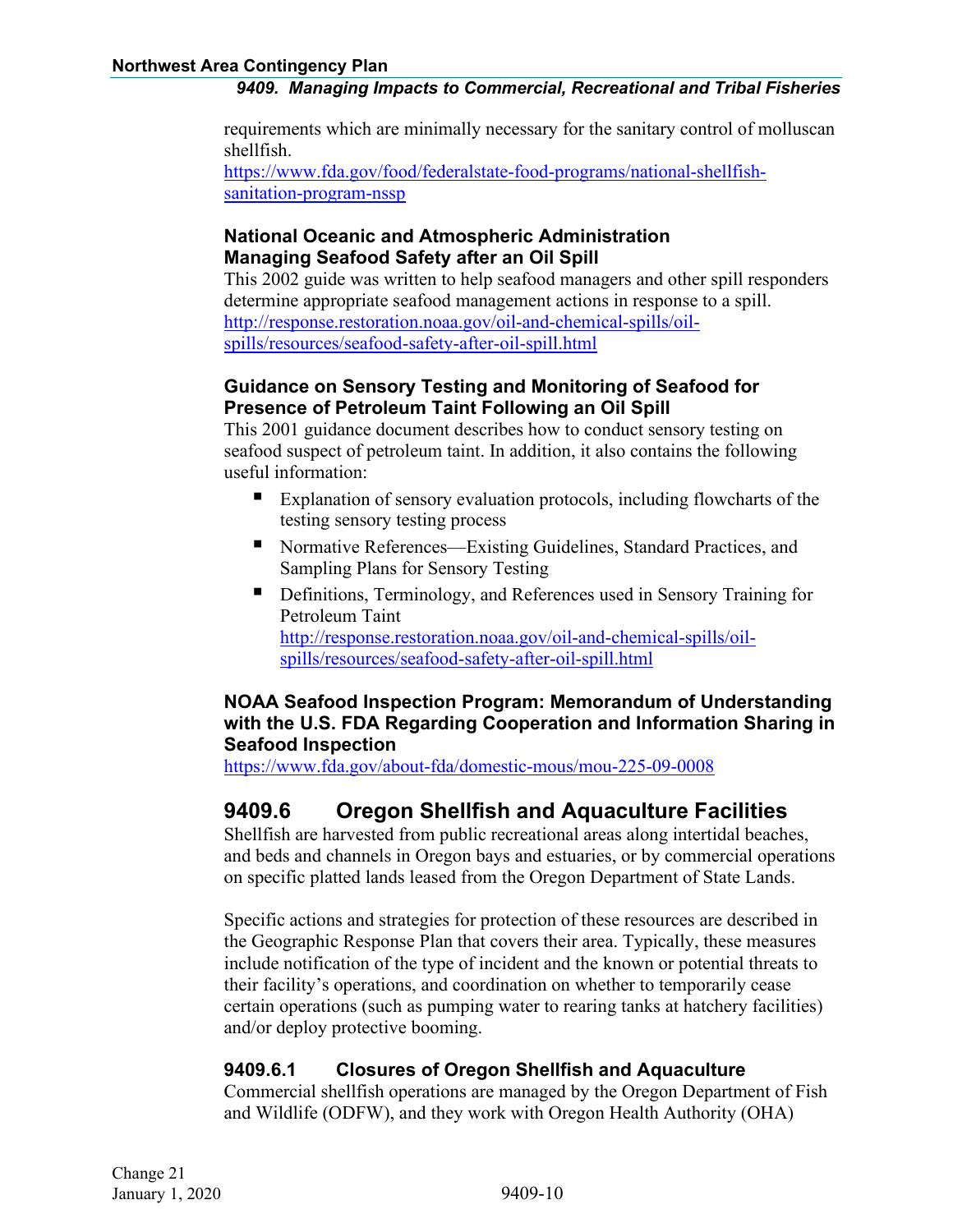and/or Oregon Department of Agriculture (ODA) to determine if shellfish may be or are compromised, necessitating a closure of commercial harvest.

Recreational shellfish harvesting is regulated by the ODFW, and advisories/closure of harvesting from non-commercial areas is done with support from the OHA's Environmental Public Health Division. Aquaculture facilities are regulated by the ODA, who issues temporary closures of harvest when threats of pollution may impact the facilities.

#### <span id="page-13-0"></span>**9409.6.2 Management/Roles**

ODFW has the authority to close and open shellfish and aquaculture facilities in the state of Oregon. The only exception to this would be aquaculture fisheries and commercial clamming for human consumption. In these instances, ODA would be responsible for closures since they are licensing these fisheries.

#### <span id="page-13-2"></span><span id="page-13-1"></span>**9409.6.3 Best Management Practices 9407.6.3.1 Notifications to Regulatory Agencies that May Close Oregon Shellfish and/or Aquaculture**

The ODFW, OHA, and ODA should be contacted in the event of an incident that may affect shellfish or aquaculture facilities in state waters or facilities regulated by the state. See Table 9409-3 for contacts in each agency.

#### <span id="page-13-3"></span>**9407.6.3.2 Notifications to Fishers**

The OHA posts advisories and guidelines for recreational shellfish harvesting and ODA shellfish safety closures. This is a regular practice and could be used to notify shellfish harvesters, both commercial and recreational.

[https://www.oregon.gov/oha/PH/HealthyEnvironments/Recreation/FishConsumpt](https://urldefense.proofpoint.com/v2/url?u=https-3A__www.oregon.gov_oha_PH_HealthyEnvironments_Recreation_FishConsumption_Pages_fishadvisories.aspx-23shellfish&d=DwMGaQ&c=0NKfg44GVknAU-XkWXjNxQ&r=jovK9iI1LgfsGVWwHptuGjTyoxpFwGpv6C4HZS8aibc&m=dj-IMreB5FjhRM-sFhyVhBBoJwLuHpq6DBNS97Ie3Jc&s=fWmh--QyRafFFEznbns7FZilRAkyWmSE438oA0WRERs&e=) [ion/Pages/fishadvisories.aspx#shellfish](https://urldefense.proofpoint.com/v2/url?u=https-3A__www.oregon.gov_oha_PH_HealthyEnvironments_Recreation_FishConsumption_Pages_fishadvisories.aspx-23shellfish&d=DwMGaQ&c=0NKfg44GVknAU-XkWXjNxQ&r=jovK9iI1LgfsGVWwHptuGjTyoxpFwGpv6C4HZS8aibc&m=dj-IMreB5FjhRM-sFhyVhBBoJwLuHpq6DBNS97Ie3Jc&s=fWmh--QyRafFFEznbns7FZilRAkyWmSE438oA0WRERs&e=)

#### <span id="page-13-4"></span>**9407.6.3.3 Notifications within the Incident Command Post**

If shellfish fisheries, either commercial or recreational, are closed during a response, the liaison officer and Joint Information Center (JIC) should be notified to ensure their ability to address questions that may arise. If there is a tribal liaison, he or she should also be notified.

If seafood safety operations are planned within or near that area of the incident, the liaison officer, the JIC, Environmental Unit (EU), and operations should be notified. It is particularly important that on-water activities for seafood safety operations be coordinated with operations.

When fisheries are re-opened, the responsible agencies (ODFW, OHA, and ODA) should notify the ICP and the liaison officer, JIC, EU, and operations. The JIC may be useful for disseminating information about fishery openings and closing, if needed.

#### <span id="page-13-5"></span>**9407.6.3.4 References**

<https://www.dfw.state.or.us/MRP/>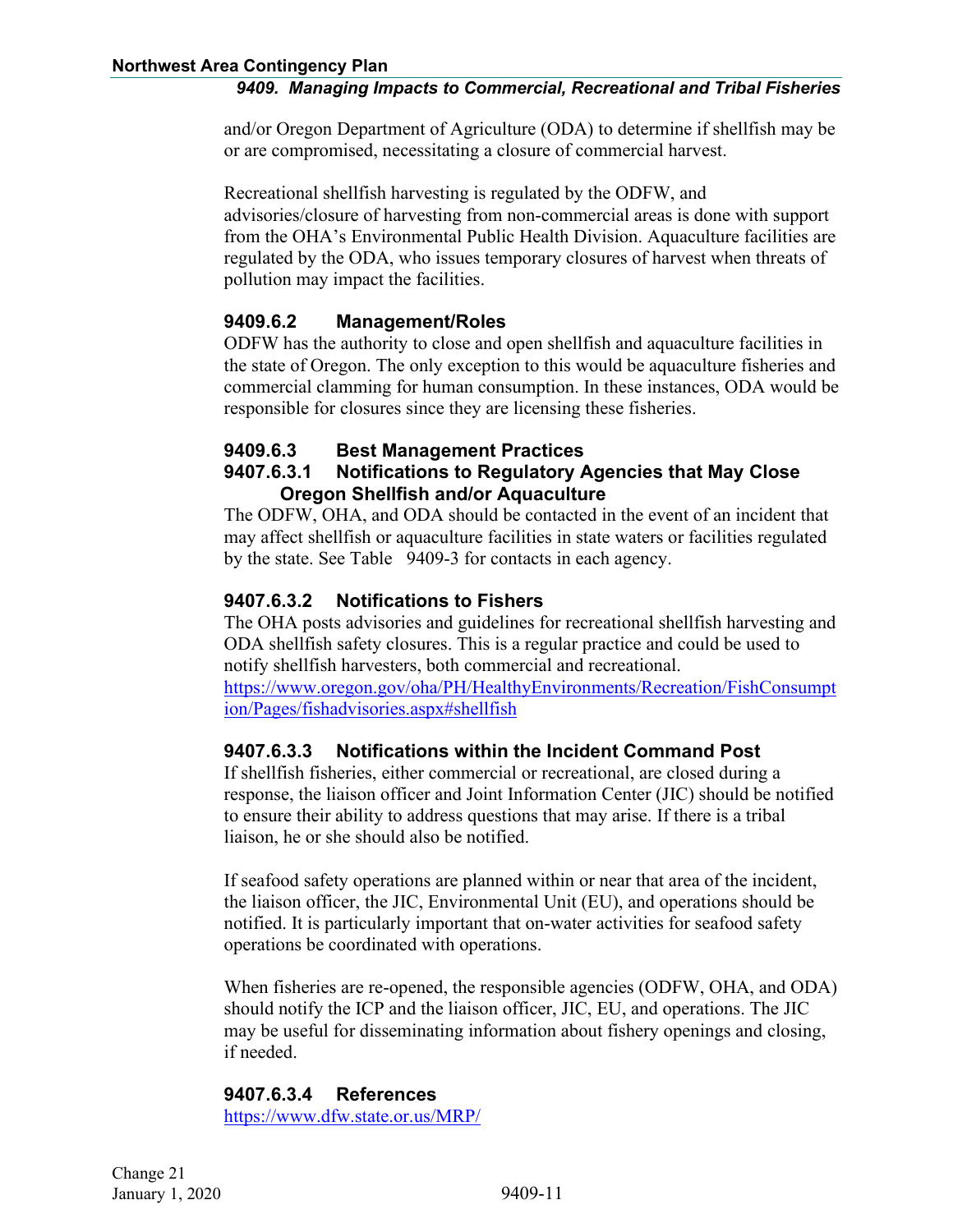# <span id="page-14-0"></span>**9409.7 On-Water Commercial Federal and State Fisheries**

On-water commercial federal and state fisheries include all fisheries that are managed by NOAA's NMFS and/or the state Fish and Wildlife agencies. The Pacific Fisheries Management Council (PFMC) is the advisory body for commercial fisheries and is one of eight management councils around the country. The management councils are required under the Magnuson Stevens Fisheries Management and Conservation Act (MSA) and are made up of representatives from the federal and state agencies with authority to regulate commercial fisheries, tribes, and private citizens. The PFMC manages approximately 119 species of fish throughout their area of responsibility: Washington, Oregon, California, and Idaho. Responsibility and the authority to regulate commercial fisheries lies with these agencies through various federal and state laws. Commercial fisheries are those for which the catch is sold and not kept for personal use. Tribes participate in commercial fisheries and serve as co-managers. Tribal fisheries are under a different management regime than non-Tribal fisheries and are addressed below.

#### <span id="page-14-1"></span>**9409.7.1 Closures of On-Water Commercial Fisheries during a Spill**

In the event of an incident, three methods can be used to prevent the operations of commercial fisheries in and around the area of a discharge or release:

- 1. The Captain of the Port (COTP) may issue a safety zone to prevent vessels (including commercial fishing vessels) from entering an area.
- 2. The state-specific Department of Health, in coordination with the appropriate state agencies, may close state fisheries and/or fishing in state waters.
- 3. NOAA's NMFS may exercise their authority under the MSA to implement an emergency closure and prevent fishing in areas where fish may be contaminated. Closures due to contamination would be coordinated with the FDA.

If the size of the spill and other considerations indicate that a fisheries closure should be implemented, NOAA/NMFS and FDA will follow the general procedures exemplified in the *Protocol for Interpretation and Use of Sensory Testing and Analytical Results for Re-Opening Oil-Impacted Areas Closed to Seafood Harvesting Due to the Deepwater Horizon Oil Spill*. See [https://www.fda.gov/food/food-safety-during-emergencies/protocol](https://www.fda.gov/food/food-safety-during-emergencies/protocol-interpretation-and-use-sensory-testing-and-analytical-chemistry-results-re-opening-oil)[interpretation-and-use-sensory-testing-and-analytical-chemistry-results-re](https://www.fda.gov/food/food-safety-during-emergencies/protocol-interpretation-and-use-sensory-testing-and-analytical-chemistry-results-re-opening-oil)[opening-oil.](https://www.fda.gov/food/food-safety-during-emergencies/protocol-interpretation-and-use-sensory-testing-and-analytical-chemistry-results-re-opening-oil)

Trajectories may be used to predict surface oil movement and thus inform the closure decision. Closure areas may include a precautionary buffer zone around oiled waters.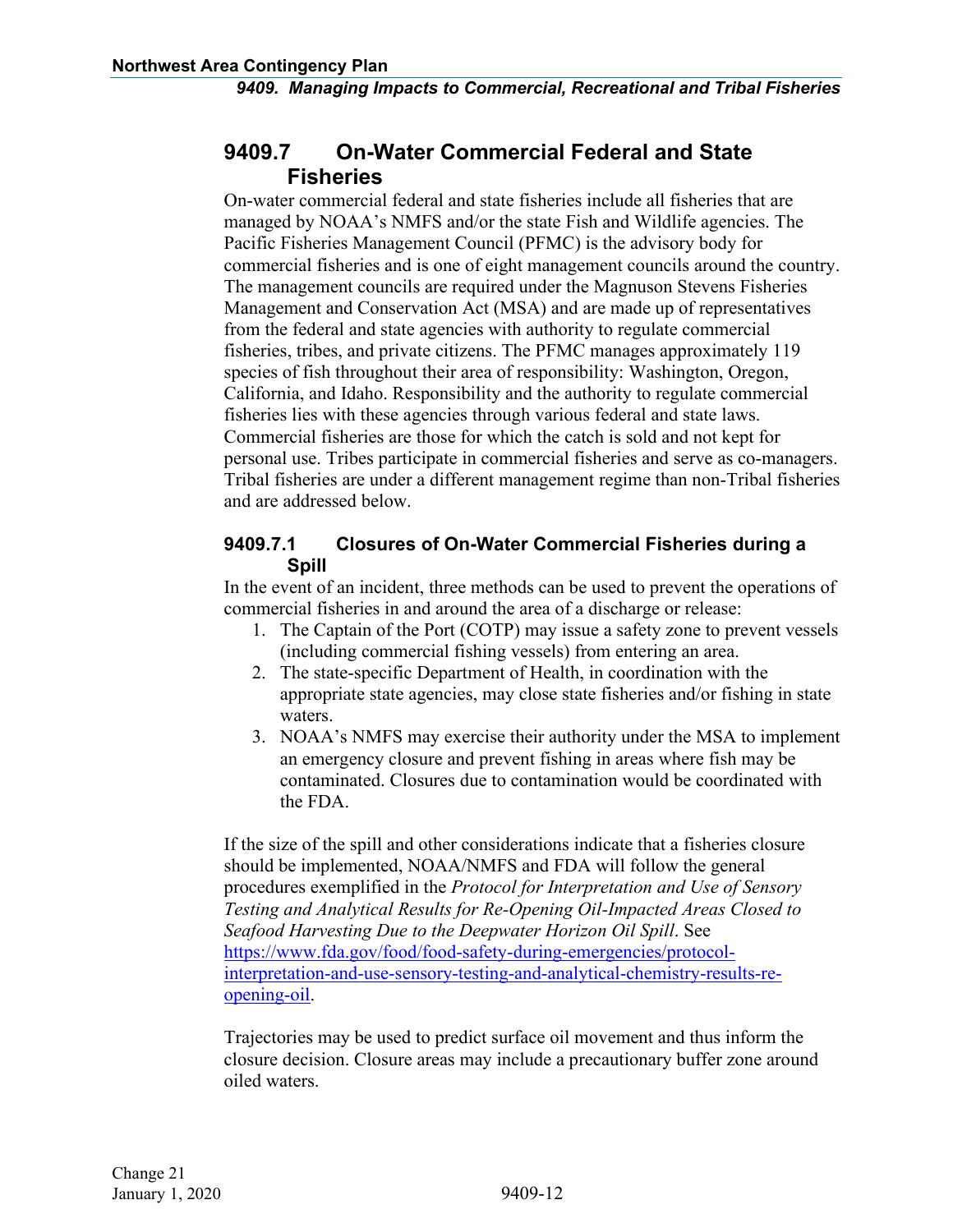#### <span id="page-15-0"></span>**9409.7.2 Management/Roles**

There are four Federal Fishery Management Plans (FMPs), and all are comanaged to some extent within the states. Tribes share management responsibility for some federal fisheries. See Table 9409-1 for additional information on federal fisheries and points of contact.

There are numerous state fisheries and these generally occur within state waters (0 to 3 miles offshore). However, state fisheries may occur beyond state waters if there is no FMP in place. Due to collaborative management of most fisheries, it is recommended that state directors be contacted at the same time as federal fisheries managers. The contact information is provided in Tables 9409-1, 9409-2, and 9409-3.

| <b>On-Water</b><br><b>Commercial</b><br><b>Fishery</b> | <b>Point of</b><br><b>Contact</b><br>and Title                      | <b>Agency</b>                                       | <b>Phone</b><br><b>Number</b> |                             |
|--------------------------------------------------------|---------------------------------------------------------------------|-----------------------------------------------------|-------------------------------|-----------------------------|
| <b>Type</b>                                            |                                                                     |                                                     |                               | <b>Email</b>                |
| Federal                                                | Barry Thom,<br>Regional<br>Administrator                            | <b>National</b><br>Marine<br>Fisheries<br>Service   | $206 - 526 -$<br>6733         | Barry.thom@noaa.gov         |
| Federal                                                | Ryan Wulff,<br>Assistant<br>Regional<br>Administrator,<br>Fisheries | National<br>Marine<br>Fisheries<br>Service          | 916-930-<br>3600              | Ryan.wulff@noaa.gov         |
| Washington<br><b>State</b>                             | Kelly<br>Susewind,<br>Director                                      | Washington<br>Department<br>of Fish and<br>Wildlife | $360 - 902 -$<br>2200         | director@dfw.wa.gov         |
| Oregon State                                           | Curt Melcher,<br>Director                                           | Oregon<br>Department<br>of Fish and<br>Wildlife     | 503-947-<br>6044              | Curt.melcher@state.or.us    |
| Idaho State                                            | Lance<br>Hebdon,<br>Anadromous<br>Fisheries<br>Manager              | Idaho<br>Department<br>of Fish and<br>Game          | 208-334-<br>3791              | Lance.hebdon@idfg.idaho.gov |

#### **9409-1 Federal and State Fisheries Contact Information**

#### <span id="page-15-2"></span><span id="page-15-1"></span>**9409.7.3 Best Management Practices 9409.7.3.1 Notification to Regulatory Agencies that May Close On-Water Commercial Fisheries**

In the event of a spill in federal waters (the Exclusive Economic Zone) where a UC has been established, the EU Leader (EUL) will typically be responsible for notifying NMFS and FDA if conditions suggest that consuming seafood from the spill area may pose a threat to human health. The NOAA SSC can assist with notifications to NMFS. If the tribes are co-managers of the affected fisheries then the tribes should be notified. The Tribal Liaison can assist in identifying appropriate tribal contacts. The EUL will provide NMFS and FDA, and tribes as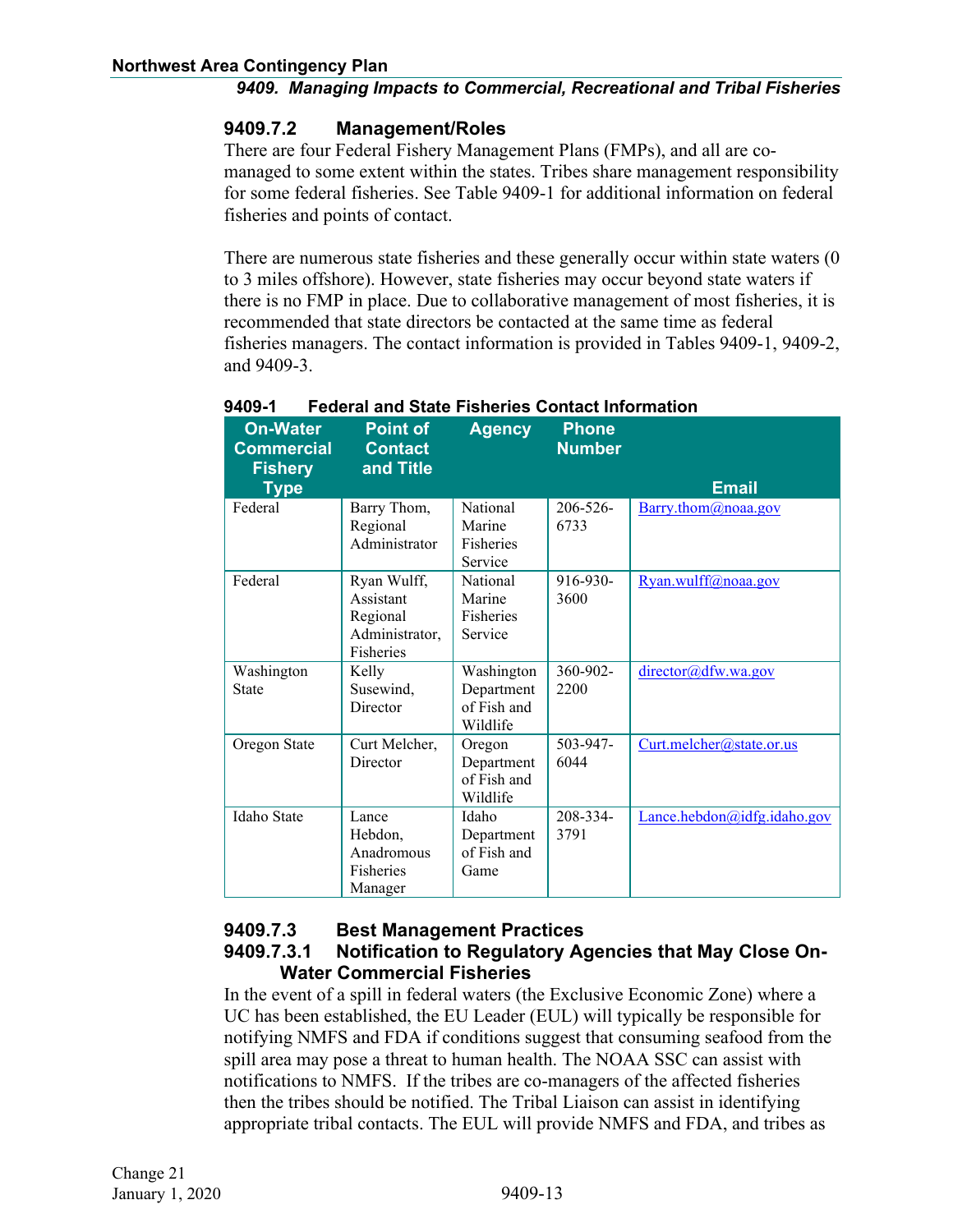appropriate, with information on the spill. NMFS, in consultation with FDA, will decide whether fisheries of fishing in specific areas of federal waters should be closed to protect public health. If there is no UC, but a spill may have impacts on fisheries, then the SSC should notify NMFS.

In the event of a spill in state waters, the UC EUL will typically be responsible for notifying the affected state(s) Fish and Wildlife agencies and Health Departments. Similar to above, the EUL should provide information to the state(s) Fish and Wildlife agencies and Health Departments, and the state agencies would determine if a fishery closure is necessary. As with federal fisheries, some state fisheries are co-managed by tribes, thus, the applicable tribes should be contacted. Generally, if state fisheries occur in tribal Usual and Accustomed (U&A) areas, the tribe serves as co-managers. If there is no UC, but a spill may have impacts on fisheries in states' waters, the affected state(s) should contact their Fish and Wildlife agencies and Health Departments.

Some state fisheries occur outside of state waters and, therefore, the state(s) may be responsible for closing fisheries in the exclusive economic zone. State waters are generally defined as the shore to 3 nautical miles out and federal waters are 3 to 200 nautical miles offshore. The states may regulate fisheries in federal waters if there is not a federal FMP in place. State-regulated fisheries, whether in state or federal waters, would be closed and re-opened by the state fish and wildlife agencies in cooperation with the state Health Departments.

The contact information for each state with regulatory authority to close and reopen commercial on-water fisheries are listed in Tables 9409-1, 9409-2, and 9409-3.

#### <span id="page-16-0"></span>**9409.7.3.2 Notification to Fishers**

Generally, the responsibility for notification to participants in a commercial onwater fishery falls upon the agency with regulatory authority over the fisheries. If requested, the Incident Management Team could provide support to notify fishers. Notification to commercial fishers of a fishery closure can be done in a number of ways, including the following:

- 1. USCG Broadcast Notice to Mariners (BNM) to notify commercial vessels of the closure (or an impending closure). NOAA and the states routinely request BNMs to notify fishers of closures and/or changes in fishing practices (e.g., time and area closures), so this method is commonly used to inform commercial fishers.
- 2. States initiate contact to fishers. Most fisheries require state permits, either fishery permits or landing permits, thus, the states have databases of fishery participants. This database could be used to notify fishers.
- 3. NMFS may promulgate an emergency rule and publish it in the Federal Register and this could serve as notification to fishers. In addition, NOAA maintains permit databases for various fisheries and these could be used to notify fishers. NOAA also maintains a fisheries hotline that could provide information on closures (800-662-6825).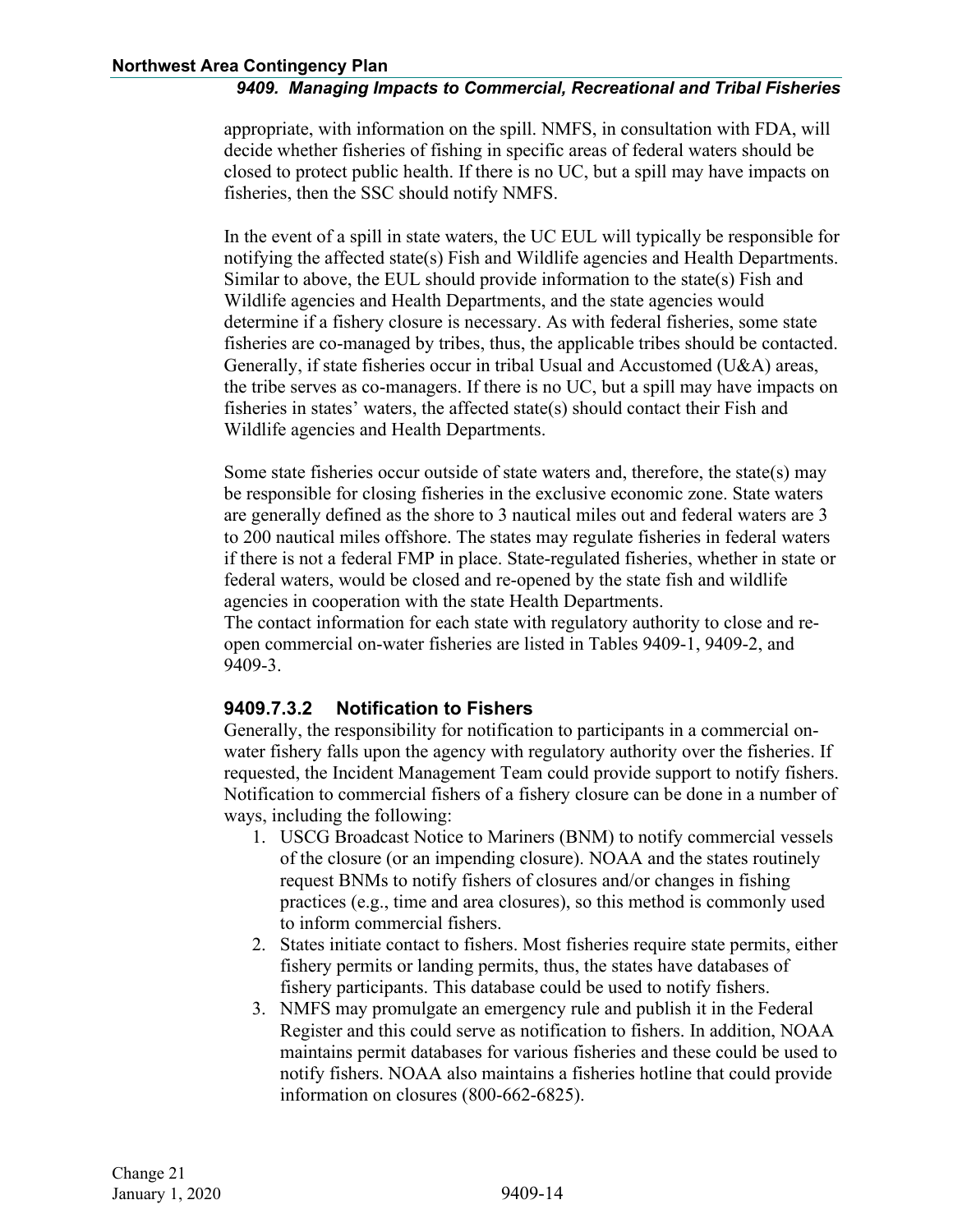#### <span id="page-17-0"></span>**9409.7.3.3 Notification within the Incident Command Post**

If fisheries are closed during a response, the Liaison Officer and JIC should be notified to ensure their ability to address questions that may arise. If there is a Tribal Liaison, he or she should be notified.

If seafood safety operations are planned within or near that area of the incident, the Liaison Officer, the JIC, EU, and Operations should be notified. It is particularly important that on-water activities for seafood safety operations be coordinated with Operations.

When fisheries are re-opened, the state and/or federal agencies should notify the ICP and the Liaison Officer, JIC, EU, and Operations should be made aware. The JIC may be useful for disseminating information about fishery opening and closing if needed.

#### **9409.7.3.4Contact List**

The following is a list of contacts for federal on-water commercial fisheries. Information for individual states can be found in Tables 9409-1 and 9409-3.

### <span id="page-17-1"></span>**9409.7.3.5 References**

Information on commercial fisheries is available from the following sites sources:

- The NMFS West Coast Regional Office [http://www.westcoast.fisheries.noaa.gov/about\\_us/sustainable\\_fisheries\\_di](http://www.westcoast.fisheries.noaa.gov/about_us/sustainable_fisheries_division.html) [vision.html](http://www.westcoast.fisheries.noaa.gov/about_us/sustainable_fisheries_division.html)
- The Pacific Fisheries Management Council, the advisory body to NMFS on fisheries<https://www.pcouncil.org/>
- Comprehensive information on fisheries along the U.S. West Coast: Pacific Coast Fishery Ecosystem Plan [http://www.pcouncil.org/wp](http://www.pcouncil.org/wp-content/uploads/FEP_FINAL.pdf)[content/uploads/FEP\\_FINAL.pdf](http://www.pcouncil.org/wp-content/uploads/FEP_FINAL.pdf)
- Washington commercial fisheries [Washington state waters](http://wdfw.wa.gov/fishing/) (commercial and sport WDFW) <https://wdfw.wa.gov/fishing/regulations>
- Washington fishing hotline 360-902-2500

Oregon commercial fisheries [ODFW Marine Resources Program](http://www.dfw.state.or.us/MRP/)

https://www.dfw.state.or.us/resources/fishing/index.asp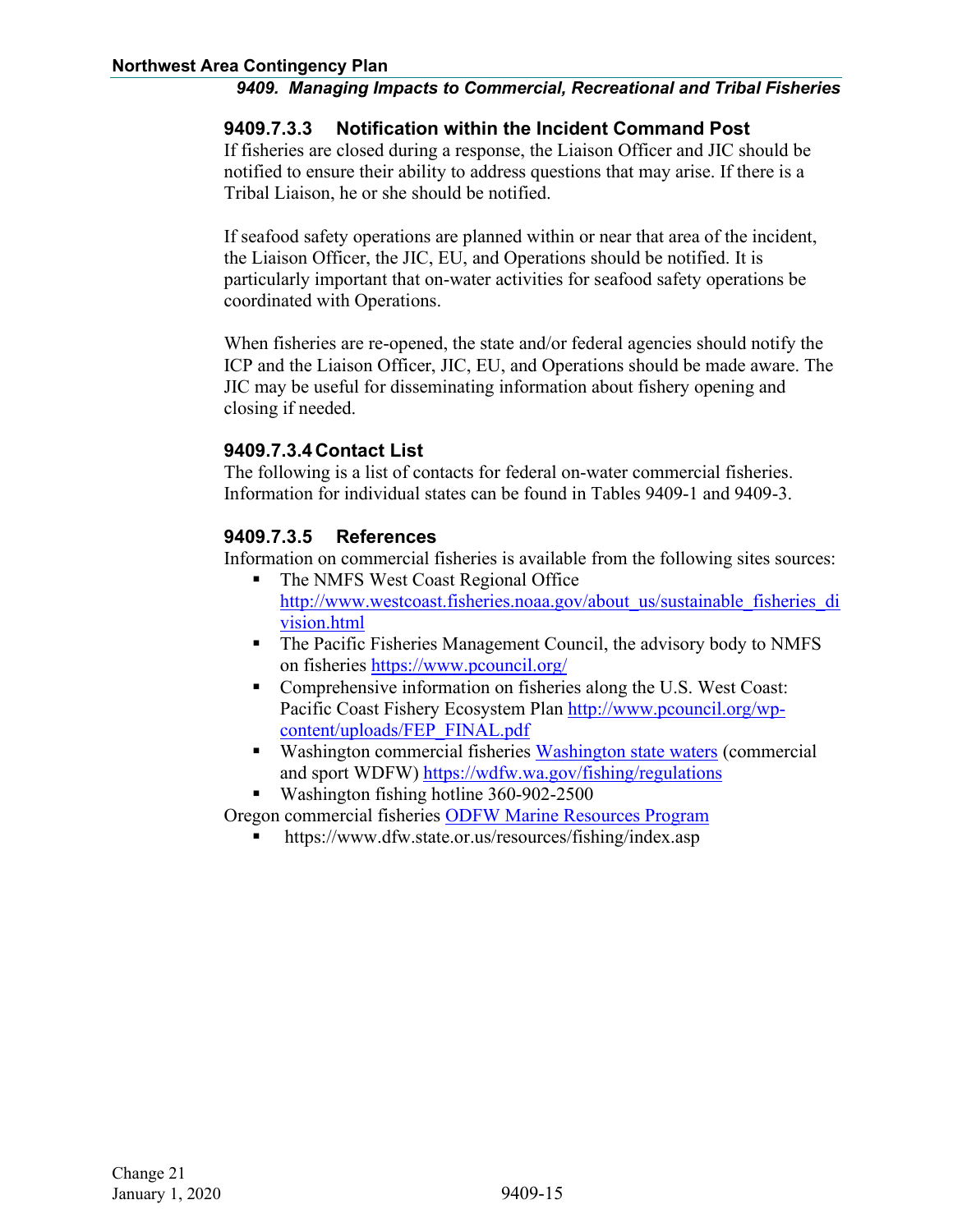| 9409-2<br><b>Contact Information for Federal On-Water Commercial Fisheries</b> |
|--------------------------------------------------------------------------------|
|--------------------------------------------------------------------------------|

| <b>Fishery</b>                           |                                                                                                                                        | <b>Management</b> |               | <b>Areas</b>                                                                                                                                                                                  |                                                                                                                                    |  |
|------------------------------------------|----------------------------------------------------------------------------------------------------------------------------------------|-------------------|---------------|-----------------------------------------------------------------------------------------------------------------------------------------------------------------------------------------------|------------------------------------------------------------------------------------------------------------------------------------|--|
| Name/Type                                | <b>Federal</b>                                                                                                                         | <b>State</b>      | <b>Tribal</b> | <b>State/Federal Waters</b><br><b>Marine/Freshwater</b>                                                                                                                                       | Point of Contact <sup>1</sup>                                                                                                      |  |
| <b>Coastal Pelagic Species</b>           | <b>Coastal Pelagic Species</b><br><b>FMP</b>                                                                                           | Yes,              | Yes           | • Both state and federal waters<br>• Marine waters only, no fresh water<br>component                                                                                                          | Aja Szumylo<br>206-526-4746<br>aja.szumylo@nooa.gov<br><b>Frank Lockhart</b><br>206-526-6142<br>frank.lockhart@noaa.gov            |  |
| Groundfish                               | Groundfish FMP                                                                                                                         | Yes               | Yes           | • Both state and federal waters<br>• Marine waters only, no fresh water<br>component                                                                                                          | Aja Szumylo<br>206-526-4746<br>aja.szumylo@nooa.gov<br><b>Frank Lockhart</b><br>206-526-6142<br>frank.lockhart@noaa.gov            |  |
| Salmon                                   | Salmon FMP<br>Salmon are managed<br>spatially. Ocean, Puget<br>Sound, Columbia River,<br>Coastal Bay and<br><b>Tributary Fisheries</b> | Yes               | Yes           | • Both state and federal waters.<br>• Marine and fresh water.<br>• Regulations on spatial/temporal<br>elements of the fishery are changed<br>annually.<br>• Regulations are published in May. | <b>Allyson Purcell</b><br>503-736-4736<br>Allyson.purcell@noaa.gov<br><b>Susan Bishop</b><br>206-526-4587<br>susan.bishop@noaa.gov |  |
| <b>Highly Migratory Species</b><br>(HMS) | <b>Highly Migratory Species</b><br><b>FMP</b>                                                                                          | Yes               |               | • Both state and federal waters.<br>• HMS FMP extends to the high seas.<br>• Marine                                                                                                           | <b>Heidi Taylor</b><br>562-980-4039<br>Heidi.taylor@noaa.gov                                                                       |  |

<sup>1</sup> Additional points of contact information is available on the PFMC websit[e https://www.pcouncil.org/council-operations/council-and-committees/council-and-committee-rosters/](https://www.pcouncil.org/council-operations/council-and-committees/council-and-committee-rosters/)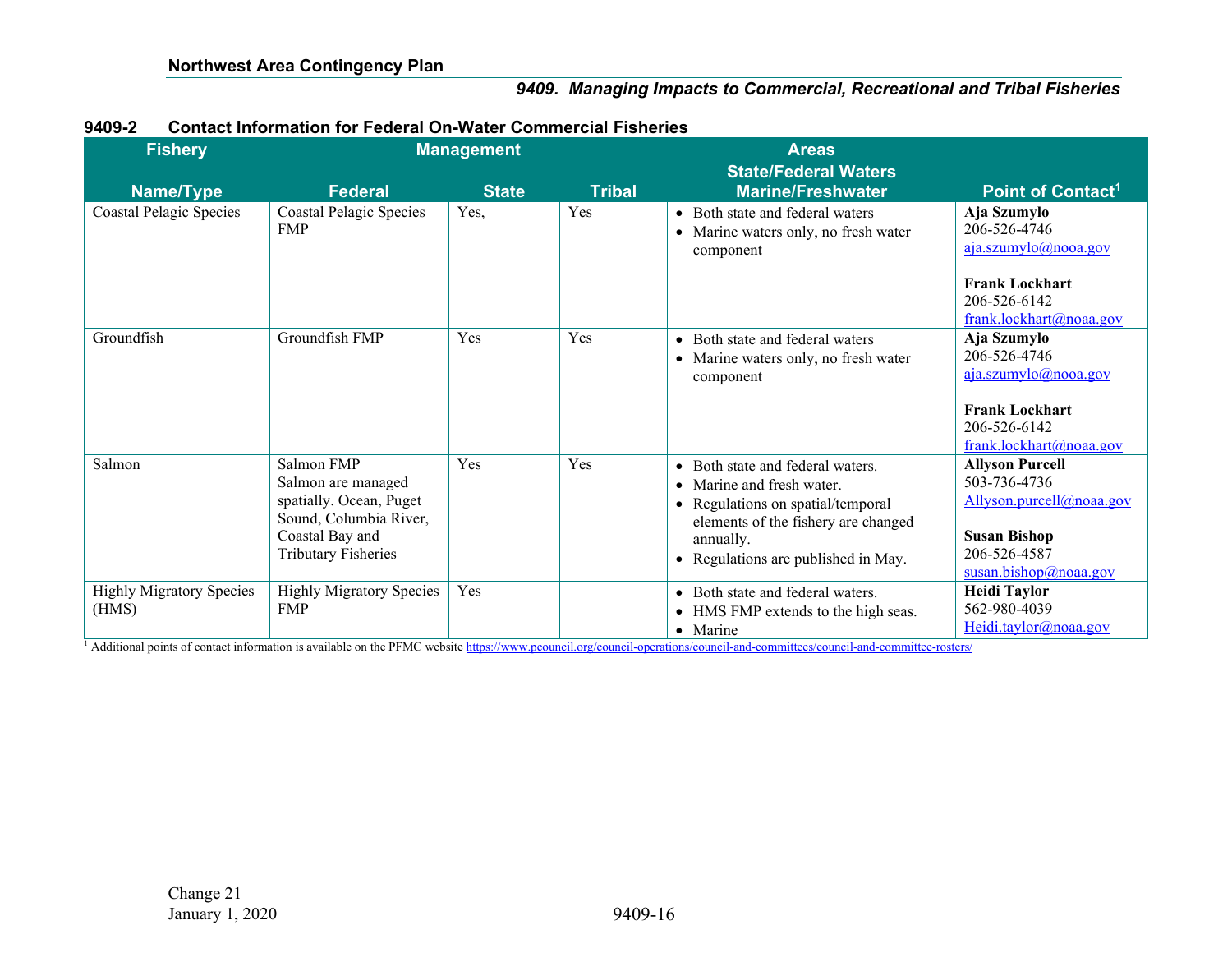# <span id="page-19-0"></span>**9409.8 Recreational On-Water Fisheries**

This section addresses on-water recreational fisheries. Recreational fisheries for shellfish are addressed in the sections above for Washington and Oregon shellfish fisheries. Recreational fisheries on marine and fresh water are managed by the respective states and most require licenses and/or permits. The level of management of recreational fisheries varies by area and species targeted. For example, there are time and area closures for many salmon fisheries, including limits on the number and size of fish that can be kept. Due to these constraints, the states provide regular updates to fisheries on regulations and have in place mechanisms to notify recreational fishers. These mechanisms could be used during an incident to advise fishers of incidents in specific areas.

States may follow the protocols described above (commercial and state on-water fisheries) to close, monitor, and re-open recreational fisheries.

The contracts for state recreational fisheries are provided in Table 9409-3.

Information on recreational fisheries is available on the following web sites:

- **Washington:** [Washington state waters](http://wdfw.wa.gov/fishing/) (commercial and sport) https://wdfw.wa.gov/fishing/. WDFW Hotline: 360-902-2500
- **Civile 1.5 Oregon: [Oregon state waters](http://www.dfw.state.or.us/resources/fishing/)** https://www.dfw.state.or.us/resources/fishing/index.asp
- **Idaho:** [Idaho fishing regulations](http://fishandgame.idaho.gov/public/fish/rules/) https://idfg.idaho.gov/fish

# <span id="page-19-1"></span>**9409.9 Tribal Fisheries**

There are numerous tribal fisheries in both marine and fresh water in the Pacific Northwest. The tribes manage commercial fisheries, both on-water and aquaculture, as well as subsistence fisheries. Many tribes in the region have treaties with the U.S. government that retain their rights to fish well beyond the water adjacent to tribal lands. The areas where fishery rights are retained are usually referred to as U&A areas. There are also a number of treaties related to management of salmon. The tribes have representation on the PFMC with a tribal seal.

The Treaty Tribes of Washington and Oregon have both exclusive and shared authority to manage fisheries and natural resources. Each tribe independently enters into agreements with state and federal agencies on the management of fisheries. The independent sovereign authority of each tribe is recognized through a series of treaties negotiated and signed during 1854–1855 (Treaty with the Tribes of Middle Oregon [1855]; Treaty with the Walla Walla, Cayuse, and Umatilla Tribes [1855]; Treaty with the Yakama [1855]; Treaty with the Nez Perce [1855]; Treaty of Medicine Creek [1854]; Treaty of Neah Bay [1855]; Treaty of Olympia [1855]; Treaty of Point Elliott [1855]; and Treaty of Point No Point [1855]). Treaty rights have been reaffirmed by judicial review (e.g., US v. Oregon [SoHappy v. Smith] 302 Supp. 899 [D. Oregon, 1969] and US v.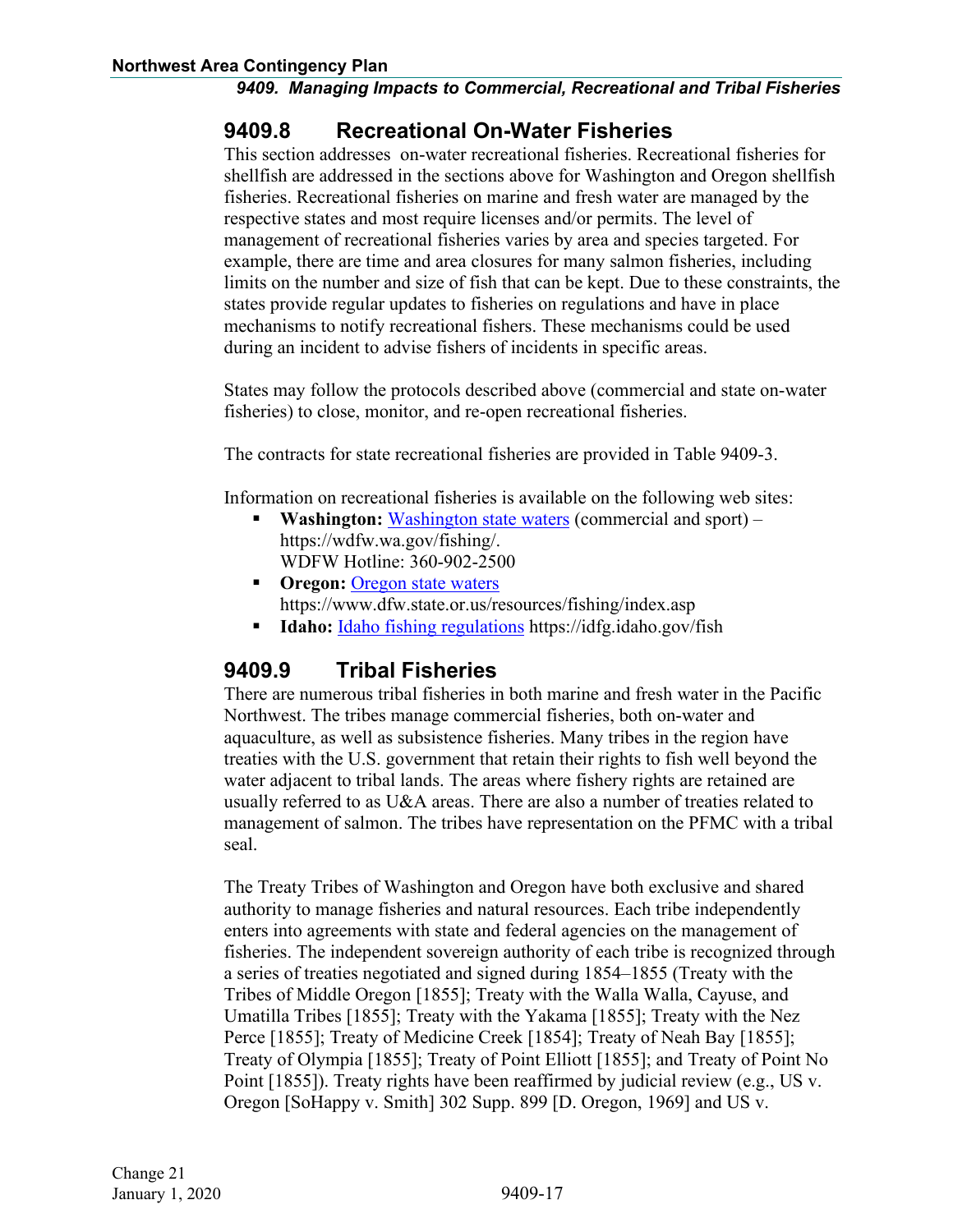Washington 384 Supp. 312 [W. Dist. Wash., 1974]) and administrative policies (e.g., Executive Order 13175 and Secretarial Order 3206).

#### <span id="page-20-0"></span>**9409.9.1 Closures of Tribal Fisheries**

As sovereign nations, tribes maintain the authority to manage treaty-protected fishery resources. In some cases, tribes serve as co-managers for federal fisheries and are co-managers for state fisheries that occur in the tribes' U&A areas. The authority to close and re-open tribal fisheries rests with the individual tribes. NMFS, the FDA, the state Fish and Wildlife offices and/or state Departments of Health may make recommendations to the tribes, but individual tribes retain the authority for management (including closures and re-opening) of their own fisheries. In some areas, the state Department of Health has entered into agreements with tribes to close specific areas. The Department of Health would be notified of possible impacts to fisheries from an incident and would coordinate with tribes as appropriate.

The tribes may work with NMFS, FDA, the state Fish and Wildlife departments, and Departments of Health on any planned closures by the federal and state agencies to aid in determining if tribal fisheries should be closed. In addition, the tribe may adopt and support a COTP-issued safety zone to prevent vessels from entering the area.

#### <span id="page-20-1"></span>**9409.9.2 Management/Roles**

In the event of a spill, it is the responsibility of the FOSC to notify affected tribes. However, the FOSCs primary contact may or may not be the tribal member with expertise in fisheries or natural resources management. The FOSC or their designated liaison must ensure that health and safety issues that may affect tribal fisheries are communicated clearly and in a timely manner to the tribal point person for each tribe impacted (or likely to be impacted).

#### <span id="page-20-2"></span>**9409.9.3 Best Management Practices**

#### <span id="page-20-3"></span>**9409.9.3.1 Notification to Tribes with Authority to Close Tribal Fisheries**

The FOSC has an obligation to notify tribes if there may be effects to tribal resources, including fisheries. The FOSC will work with the Tribal Liaison, DOI, BIA, the tribes, and perhaps the Columbia River Inter-Tribal Fish Commission and the Northwest Indians Fish Commission, to determine if U&A areas occur in the area of the incident and/or if tribal fishery resources may be affected by an incident beyond its immediate vicinity. For example, an incident in the main stem of a river could have impacts on tribal fisheries in associated tributaries. It is expected that notification to tribal staff of fisheries closure recommendation will occur simultaneously, and not subsequent to, notification of federal, state, or recreational fisheries management agencies.

The FOSCs maintain a separate list of tribal contacts. Generic contact information for Bureau of Indian Affairs Superintendents and Tribal Official in Idaho, Oregon, and Washington are provided in Section 9106.2.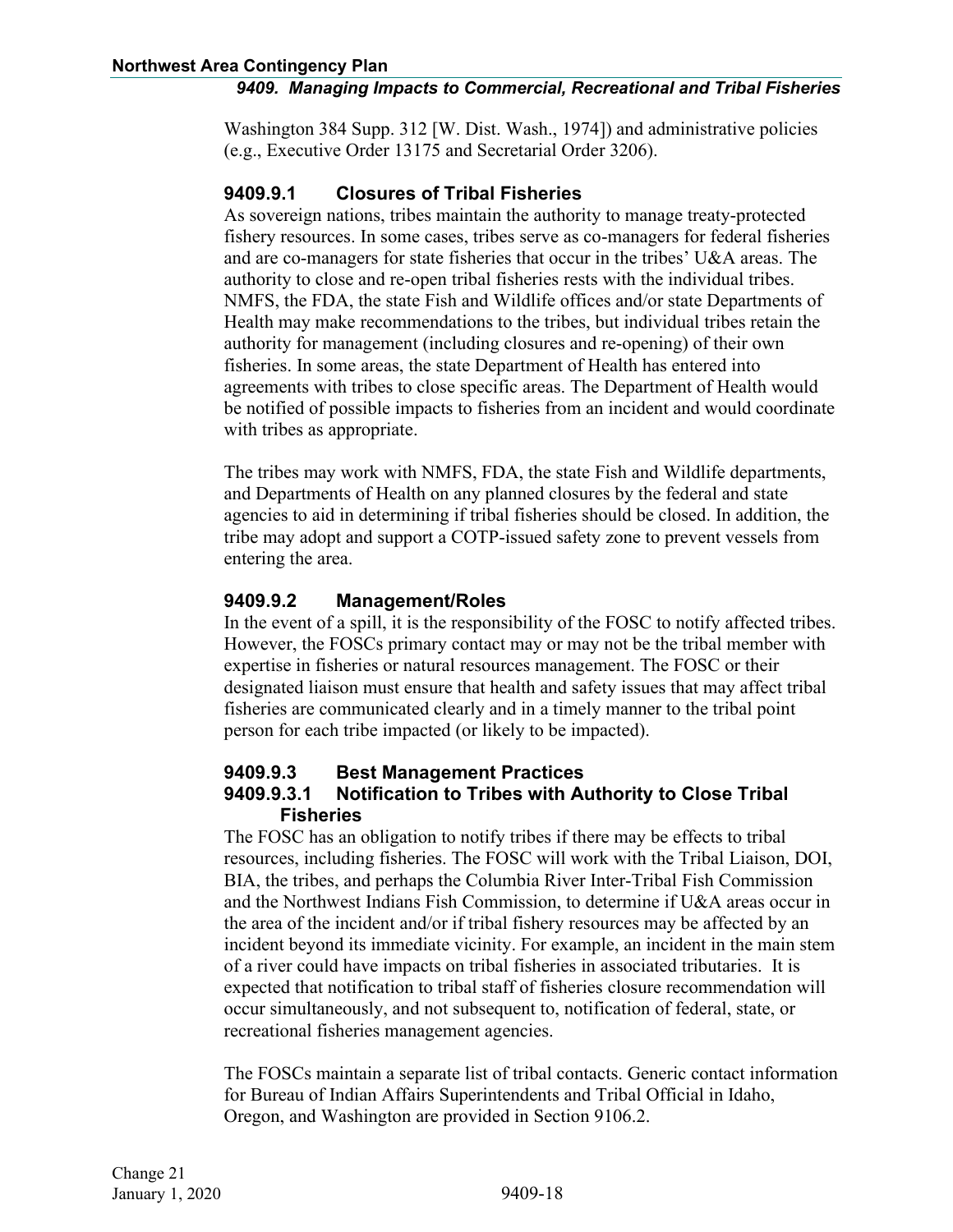#### <span id="page-21-0"></span>**9409.9.3.2 Notification to Tribal Fishers**

As described above, a BNM can be used to notify on-water fishers. The states and NMFS may also provide means to notify fishers based upon their respective permitting program. For shellfish or aquaculture closure, the Departments of Health issue notices. There is also a Tribal Fishery Hotline: 800-562-6142.

#### <span id="page-21-1"></span>**9409.9.3.3 Notification within the Incident Command Post**

As with all fisheries, if tribal fisheries are closed, it is recommended that the Liaison Officer, including the Tribal Liaison, the JIC, the EU, and Operations be notified.

#### <span id="page-21-2"></span>**9409.9.3.4 Contact List**

See NWACP the United States Bureau of Indian Affairs and tribal contact list.

#### <span id="page-21-3"></span>**9409.9.3.5 References**

<https://nwifc.org/> <https://critfc.org/>

For additional information on tribes and fisheries, see the Pacific Coast Fisher Ecosystem Plan, Sections 3.4 and 3.5.

[http://www.pcouncil.org/wp-content/uploads/FEP\\_FINAL.pdf](http://www.pcouncil.org/wp-content/uploads/FEP_FINAL.pdf)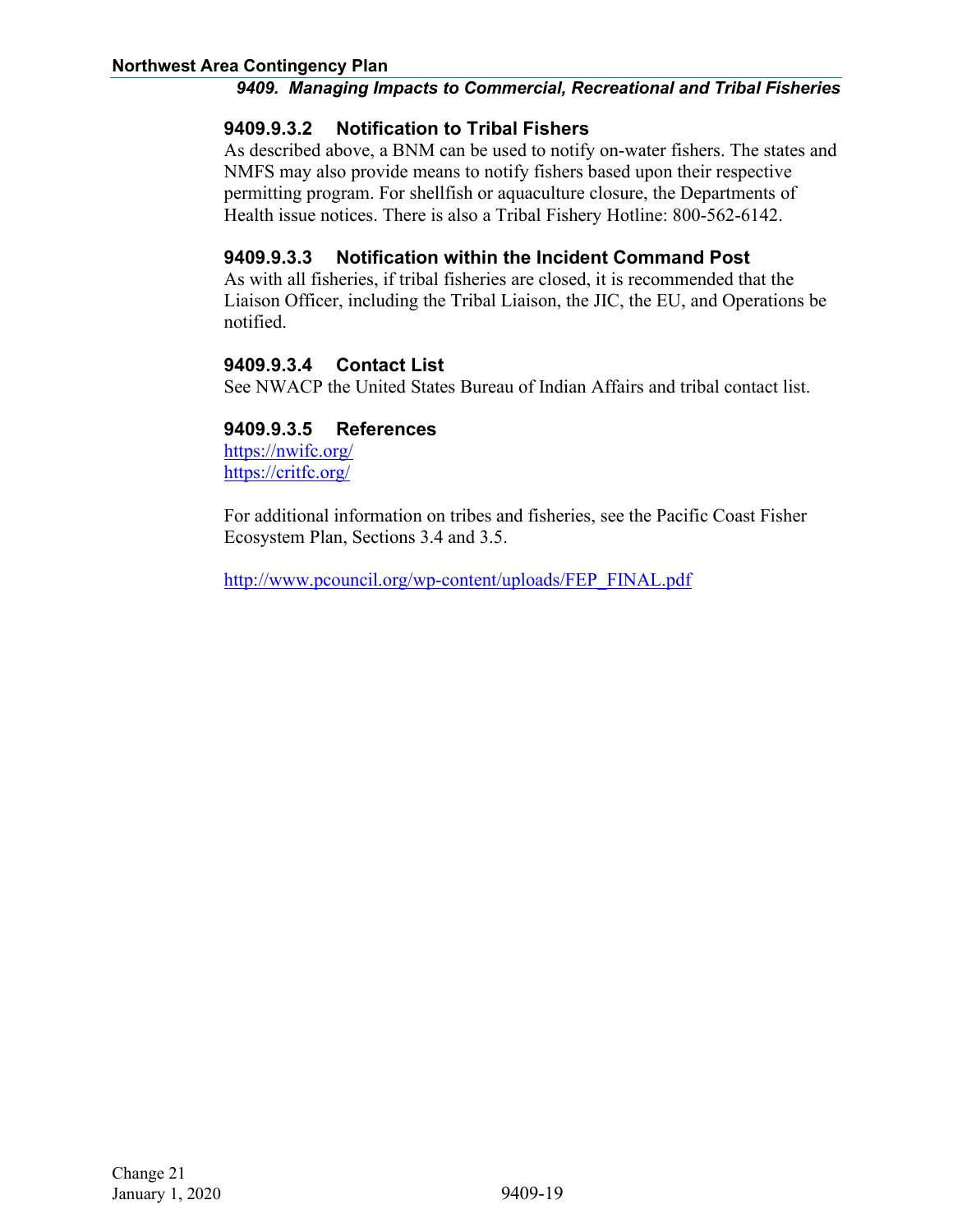#### **9409-3 Fisheries and Contact Information by State**

| <b>Closure Type</b>   | <b>Jurisdiction/Authority</b>                                   | <b>Point of Contact</b>                                                    |
|-----------------------|-----------------------------------------------------------------|----------------------------------------------------------------------------|
| Washington            |                                                                 |                                                                            |
| <b>Public Health</b>  | <b>State Department of Health and 34 local health</b>           | WDOH:                                                                      |
| <b>Consumption of</b> | jurisdictions: State public health protection in Washington     | Shellfish Program Emergency Line: 360-789-8962                             |
| fish and shellfish    | State is a shared responsibility between the DOH and 34 local   | Shellfish Growing Area Section Email: sf.growingarea@doh.wa.gov            |
| (non-tribal)          | health jurisdictions. This responsibility includes informing    |                                                                            |
|                       | citizen of the possible health hazards associated with eating   | <b>Local Health Departments/Districts:</b>                                 |
|                       | chemically contaminated fish and shellfish from contaminated    | https://www.doh.wa.gov/AboutUs/PublicHealthSystem/LocalHealthJurisdictions |
|                       | waters. Due to the lack of a statewide fish consumption         |                                                                            |
|                       | advisory program, the basis for and science supporting each of  |                                                                            |
|                       | these advisories varies between issuing organizations.          |                                                                            |
| Recreational          | WDOH: Closures and advisories related to the safety of          | WDOH:                                                                      |
| <b>Fisheries</b>      | bivalve shellfish for consumption. DOH issues the closure or    | Shellfish Program Emergency Line: 360-789-8962                             |
|                       | advisory and coordinates with the local health jurisdiction(s). | Shellfish Growing Area Section Email: $sf.growngarea@doh.wa.gov$           |
|                       | Closures for Recreational Harvest of intertidal shellfish.      |                                                                            |
|                       | WDFW: Can open and close recreational fisheries for harvest     | <b>WDFW Puget Sound Shellfish Manager</b><br><b>Bob Sizemore</b>           |
|                       | management purposes (to protect populations). Can close         | Bob Sizemore360-302-3030 ext 303                                           |
|                       | beaches or restrict harvest on WDFW owned property.             | Robert.sizemore@dfw.wa.gov                                                 |
|                       |                                                                 |                                                                            |
|                       |                                                                 | <b>WDFW Puget Sound Shellfish Policy Coordinator:</b>                      |
|                       |                                                                 | <b>Christopher Eardley</b>                                                 |
|                       |                                                                 | Christopher Eardley360-302-3030 ext. 302                                   |
|                       |                                                                 | Christopher.eardley@dwf.wa.gov                                             |
|                       |                                                                 |                                                                            |
|                       |                                                                 | <b>WDFW On-Water Recreational Fisheries:</b>                               |
|                       |                                                                 | Lorna Wargo                                                                |
|                       |                                                                 | 360-249-1229                                                               |
|                       |                                                                 | lorna.wargo@dfw.wa.gov                                                     |
|                       |                                                                 | <b>WDFW Director:</b>                                                      |
|                       |                                                                 | Kelly Susewind                                                             |
|                       |                                                                 | 360-902-2200                                                               |
|                       |                                                                 | $direction$ ( $\partial$ dfw.wa.gov                                        |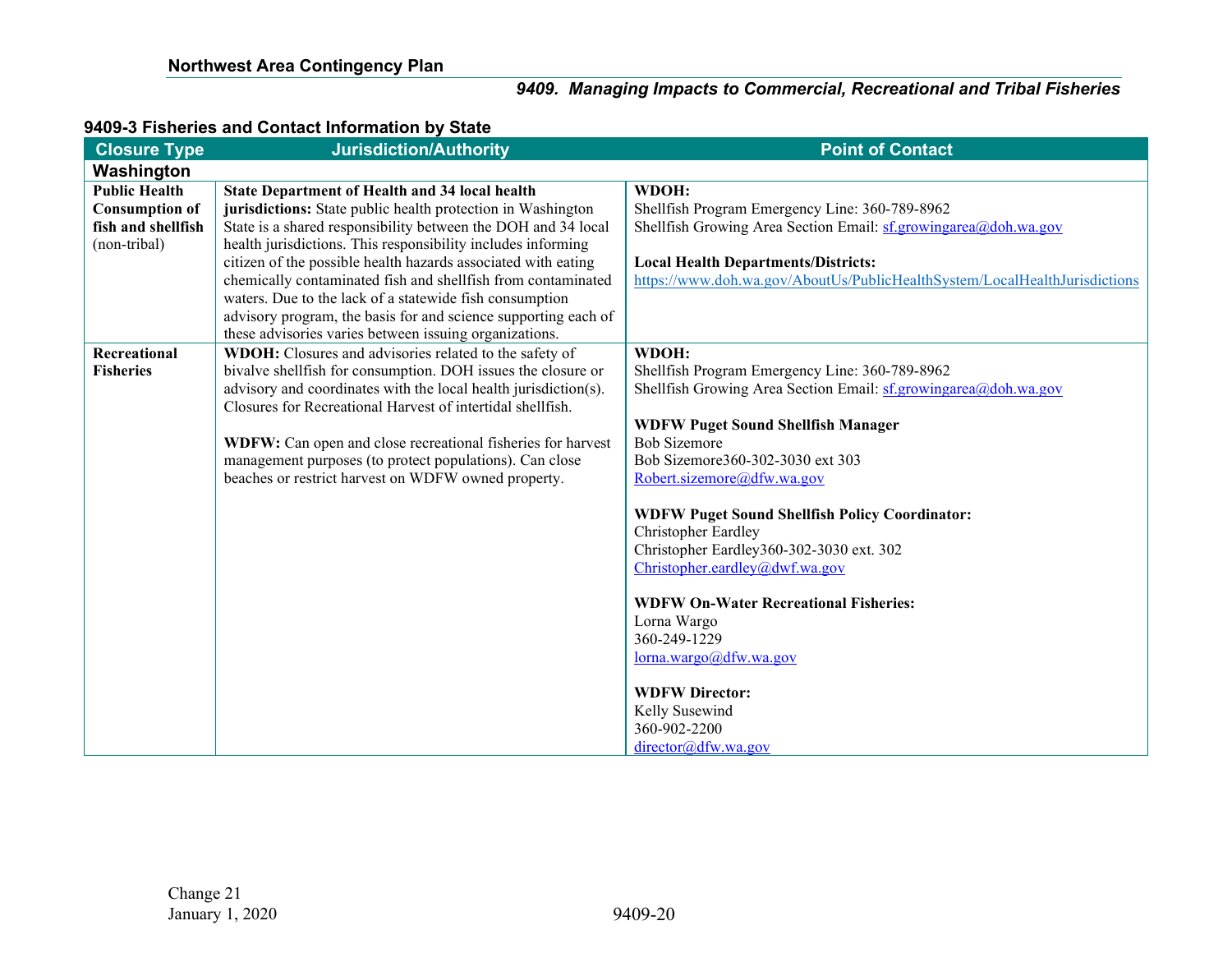| <b>Closure Type</b> | <b>Jurisdiction/Authority</b>                                      | <b>Point of Contact</b>                                         |
|---------------------|--------------------------------------------------------------------|-----------------------------------------------------------------|
| Commercial          | <b>Co-Managers/Trustees</b>                                        | WDOH:                                                           |
| Fisheries (non-     | WDOH: Will work in cooperation with WDFW (see below).              | Shellfish Program Emergency Line: 360-789-8962                  |
| tribal)             |                                                                    | Shellfish Growing Area Section Email: sf.growingarea@doh.wa.gov |
|                     | <b>WDNR:</b> Is the trustee that controls commercial harvest of    |                                                                 |
|                     | sub-tidal sessile animals (geoducks, other clams, etc.).           | <b>WDNR Shellfish Operations Manager:</b>                       |
|                     |                                                                    | <b>Brad Pruitt</b>                                              |
|                     | <b>WDFW</b> : Can control non-tribal commercial harvest of fishing | 360-902-1083                                                    |
|                     | (e.g., salmon, rockfish, smelt) and non-sessile animals (crabs,    | $\frac{\text{brad}}{\text{pruit}(\omega)}$ dnr.wa.gov           |
|                     | urchins, sea cucumbers, etc.)                                      |                                                                 |
|                     |                                                                    | <b>WDFW Puget Sound Shellfish Manager</b>                       |
|                     |                                                                    | <b>Bob Sizemore</b>                                             |
|                     |                                                                    | Bob Sizemore 360-302-3030 ext 303                               |
|                     |                                                                    | Robert.sizemore@dfw.wa.gov                                      |
|                     |                                                                    |                                                                 |
|                     |                                                                    | <b>WDFW Puget Sound Shellfish Policy Coordinator:</b>           |
|                     |                                                                    | <b>Christopher Eardley</b>                                      |
|                     |                                                                    | Christopher Eardley360-302-3030 ext. 302                        |
|                     |                                                                    | Christopher.eardley@dwf.wa.gov                                  |
|                     |                                                                    |                                                                 |
|                     |                                                                    | <b>WDFW Director:</b>                                           |
|                     |                                                                    | Kelly Susewind                                                  |
|                     |                                                                    | 360-902-2200                                                    |
|                     |                                                                    | directory@dfw.wa.gov                                            |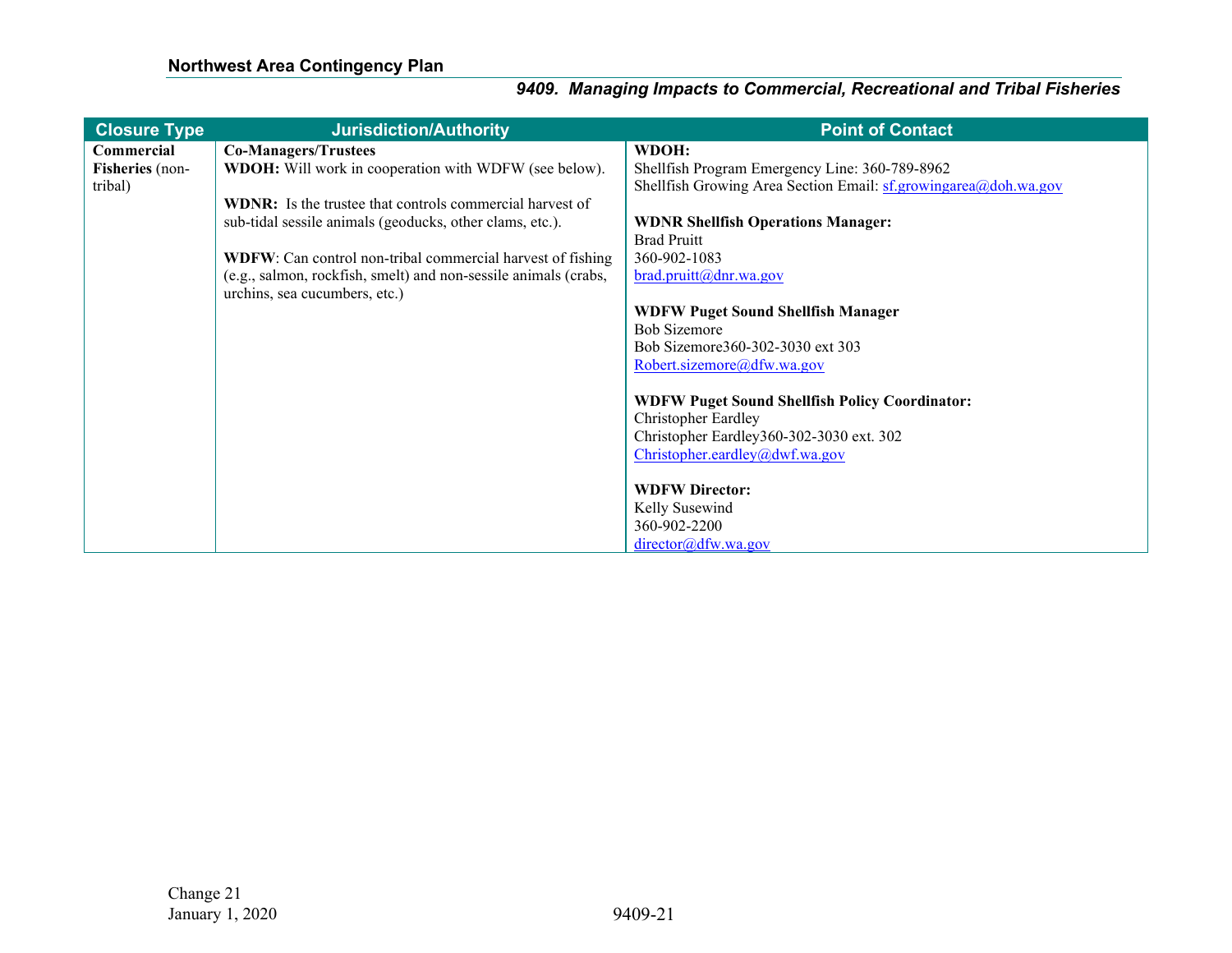| <b>Closure Type</b>      | <b>Jurisdiction/Authority</b>                                      | <b>Point of Contact</b>                                                    |
|--------------------------|--------------------------------------------------------------------|----------------------------------------------------------------------------|
| <b>Aquaculture on</b>    | Property and product owners. DOH and other health                  | WDOH:                                                                      |
| <b>Private or Public</b> | authorities.                                                       | Shellfish Program Emergency Line: 360-789-8962                             |
| Lands                    |                                                                    | Shellfish Growing Area Section Email: sf.growingarea@doh.wa.gov            |
|                          | <b>WDOH and Local Health Authorities: WDFW Director:</b>           |                                                                            |
|                          | Closures and advisories regarding the health and safety and        | <b>Local Health Departments/Districts:</b>                                 |
|                          | consumption of fish and shellfish (commercial and                  | https://www.doh.wa.gov/AboutUs/PublicHealthSystem/LocalHealthJurisdictions |
|                          | recreational).                                                     |                                                                            |
|                          |                                                                    | <b>WDFW Puget Sound Shellfish Manager</b>                                  |
|                          | WDFW: Oyster reserves and other WDFW-owned or                      | <b>Bob Sizemore</b>                                                        |
|                          | managed properties. Under RCW 77.12.047, WDFW has the              | Bob Sizemore360-302-3030 ext 303                                           |
|                          | authority to create an emergency rule to close fisheries on        | Robert.sizemore@dfw.wa.gov                                                 |
|                          | public lands. This does not apply to private sector culture        |                                                                            |
|                          | aquatic products. WDFW can declare such an emergency               | <b>WDFW Puget Sound Shellfish Policy Coordinator:</b>                      |
|                          | during an oil spill in cooperation with WDOH.                      | Christopher Eardley                                                        |
|                          |                                                                    | Christopher Eardley360-302-3030 ext. 302                                   |
|                          |                                                                    | Christopher.eardley@dwf.wa.gov                                             |
| Oregon                   |                                                                    |                                                                            |
| <b>Public Health</b>     | <b>OHA:</b> The OHA has responsibility for issuing advisories      | <b>OHA</b>                                                                 |
| <b>Consumption of</b>    | regarding health concerns related to consuming shellfish. They     |                                                                            |
| fish and shellfish       | have also issued advisories for finfish in fresh water (lakes).    |                                                                            |
| (non-tribal)             |                                                                    |                                                                            |
| Recreational             | OHA: Closes and advisories related to the safety of bivalve        | <b>ODFW</b>                                                                |
| <b>Fisheries</b>         | shellfish for consumption. OHA issues the closure or advisory      | Curt Melcher                                                               |
|                          | and coordinates with the local health jurisdiction(s). Closures    | 503-947-6000                                                               |
|                          | for recreational harvest of intertidal shellfish.                  | Curt.melcher@state.or.us                                                   |
|                          |                                                                    |                                                                            |
|                          | <b>ODFW:</b> Can open and close recreational fisheries for harvest | Troy Buell                                                                 |
|                          | management purposes (to protect populations). Can close            | 541-867-0300 ext. 225                                                      |
|                          | beaches or restrict harvest on ODFW-owned property.                | troy.v.buell@state.or.us                                                   |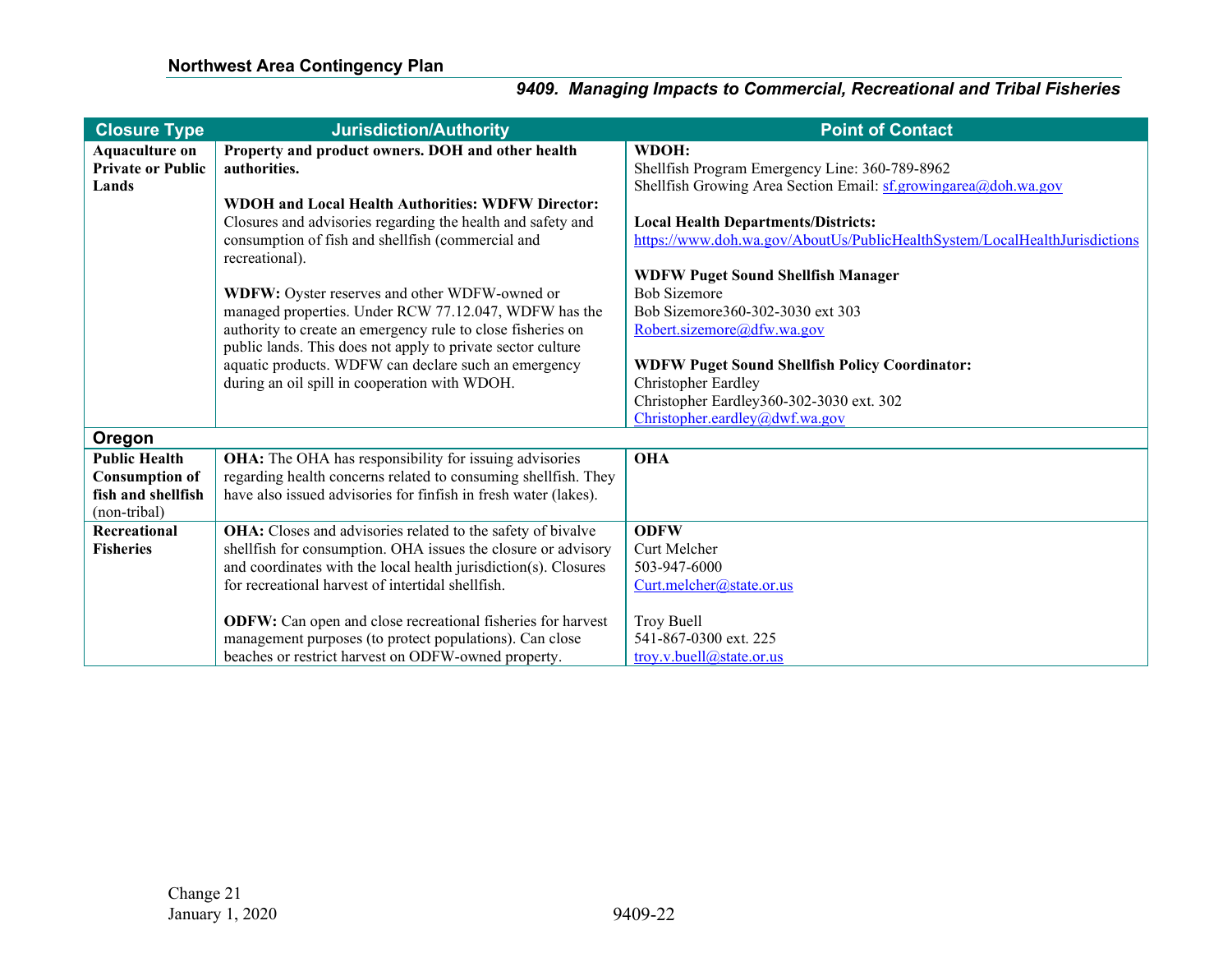| <b>Closure Type</b>      | <b>Jurisdiction/Authority</b>                                                                                                   | <b>Point of Contact</b> |
|--------------------------|---------------------------------------------------------------------------------------------------------------------------------|-------------------------|
| Commercial               | Co-Managers/Trustees:                                                                                                           |                         |
| Fisheries (non-          |                                                                                                                                 |                         |
| tribal)                  | OHA: Closures and advisories regarding the health and safety                                                                    |                         |
|                          | and consumption of fish and shellfish (commercial and                                                                           |                         |
|                          | recreational).                                                                                                                  |                         |
|                          | <b>Unknown:</b> Is the trustee that controls commercial harvest of                                                              |                         |
|                          | sub-tidal sessile animals (geoduck, other clams, etc.).                                                                         |                         |
|                          |                                                                                                                                 |                         |
|                          | <b>ODFW:</b> Can control non-tribal commercial harvest of fish                                                                  |                         |
|                          | (e.g., salmon, rockfish, smelt) and non-sessile animals (crabs,                                                                 |                         |
|                          | urchins, sea cucumbers, etc.).                                                                                                  |                         |
|                          | NMFS: Four federal fisheries are co-managed by the states,                                                                      |                         |
|                          | including ODFW. Outside of state waters, NMFS would likely                                                                      |                         |
|                          | close the FMP fisheries if necessary. Closures would be                                                                         |                         |
|                          | conducted in coordination with ODFW, OHA, and FDA.                                                                              |                         |
| <b>Aquaculture on</b>    | <b>Property and Product owners.</b>                                                                                             |                         |
| <b>Private or Public</b> | OHA and other health authorities.                                                                                               |                         |
| Lands                    |                                                                                                                                 |                         |
|                          | <b>ODFW</b> for oyster reserves etc.??                                                                                          |                         |
| <b>Notification</b>      | ODFW: has social media presence to notify commercial or                                                                         |                         |
|                          | recreational fishers of closures or potential closures. They<br>have an email notification list, Facebook, and Twitter accounts |                         |
|                          | which are generally used to advise of fisheries changes (e.g.,                                                                  |                         |
|                          | openings and closings of salmon fisheries). They may                                                                            |                         |
|                          | coordinate with the JIC on notifications to fishers.                                                                            |                         |
| Idaho                    |                                                                                                                                 |                         |
| <b>Public Health</b>     |                                                                                                                                 |                         |
| <b>Consumption of</b>    |                                                                                                                                 |                         |
| fish and shellfish       |                                                                                                                                 |                         |
| (non-tribal)             |                                                                                                                                 |                         |
| Recreational             | Idaho Department of Fish and Game (IDFG)                                                                                        |                         |
| <b>Fisheries</b>         |                                                                                                                                 |                         |